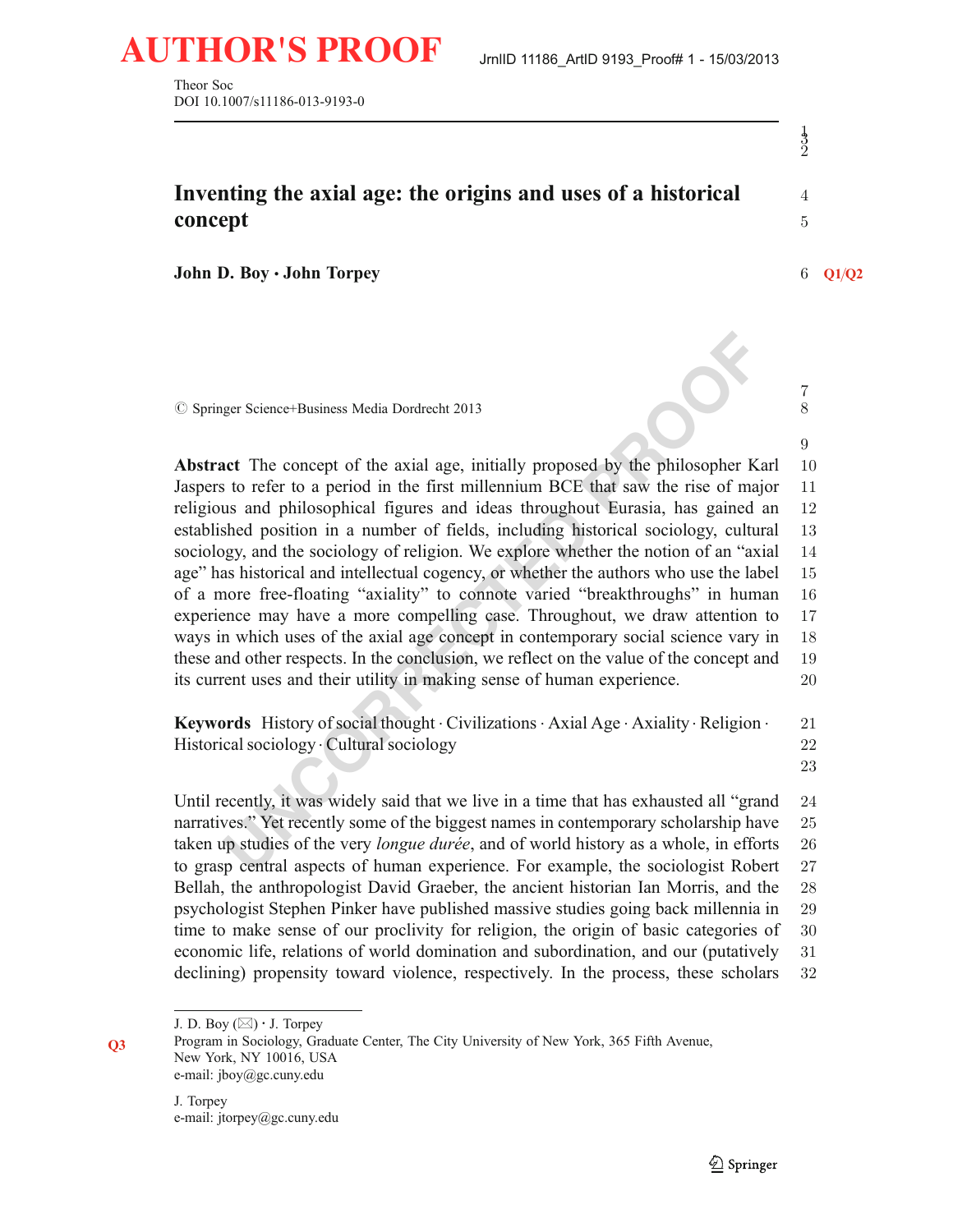seem to be contradicting both the postmodernist claim about the decline of grand 33 narratives and the Weberian stricture that modern scholarly contributions must be the 34 work of specialists. The recent outpouring of books in the genre of "big history" 35 reinforces the impression that the end of the grand narrative has itself come to an end. 36 This trend may be, among other things, a response to the incessant talk of "global- 37 ization," an attempt to give depth to that rather vague notion even as it highlights its 38 historical shallowness. 39

One key feature of the current turn toward "big" or "world" or "universal" history 40 has been the discussion of what the German philosopher Karl Jaspers dubbed, in the 41 immediate aftermath of World War II, the "axial age." Indeed, from his European 42 vantage point Bjørn Thomassen claimed very recently (2010, p. 327) that "the axial 43 age thesis has been at the forefront of social theory during the last decade." This claim 44 seems somewhat overblown, at least with regard to the North American scene, but it 45 is telling that someone could make the assertion at all. The popular religion writer 46 Karen Armstrong (1993, 2006) has brought the concept of the axial age to thousands 47 of readers, equating it more or less with the birth of "compassion." What is the "axial 48 age" that appears in the subtitle of Bellah's new magnum opus, the widely discussed 49 Religion in Human Evolution: From the Paleolithic to the Axial Age? Can this 50 concept give much-needed historical depth to social scientific examinations of the 51 current situation? 52

e point Bjørn Thomassen claimed very recently (2010, p. 327) that "the axis<br>is has been at the forefront of social theory during the last decade." This claims<br>somewhat overblown, at least with regard to the North American The term axial age *(Achsenzeit*; sometimes translated "axial period," "axis-time," 53 or "pivotal age") refers to an epoch in human history that Jaspers and others regard as 54 a decisive period in human cognition. This period, which Jaspers held to have run 55 roughly from 800 to 200 BCE, saw the rise of Confucius and Lao-tse in China, the 56 Buddha and the authors of the Upanishads in India, the Hellenic philosophers, poets, 57 and historians in Greece, the Hebrew prophets in Palestine, and (possibly) Zoroaster 58 in Iran (generally excluded from the axial age thesis, however, because too little is 59 known about him). In the aftermath of the "German catastrophe" (Meinecke), Jaspers 60 felt compelled to reject the Hegelian philosophy of history according to which 61 European experience, and particularly the Prussian state, constituted the apotheosis 62 of human development. Instead, Jaspers argued that the major civilizations of the 63 ancient world experienced in this era a kindred "spiritual tension … questioning all 64 human activity and conferring upon it a new meaning" (Jaspers 1953, p. 6), to which 65 those civilizations responded in comparable if distinctive ways. Because of this 66 advance in human ratiocination, which is said to involve the emergence variously 67 of "transcendence," of *theoria*, and of the conception of another world against which 68 the present one might be judged, Jaspers (1953, p. 1) argued that during this age "[m] 69 an, as we know him today, came into being." The matter of the state of  $70$ 

This, needless to say, is an enormous claim, and there have been doubters as well 71 as defenders of the axial age thesis. Some writers accept the notion that this period of 72 several centuries comprised a watershed era in human intellectual–spiritual develop- 73 ment that had an intrinsic unity across the diverse civilizations that participated in the 74 transformation. Others reject the notion that there was a specific age that was "axial," 75 but want to retain the label to refer to crucial developments in human thinking, 76 especially those of a religious kind. Those critics argue that there were "axial" 77 developments in human culture in both earlier (e.g., Egyptian) and later (e.g., 78 Christian and Islamic) contexts. Without the reference to a specific historical period, 79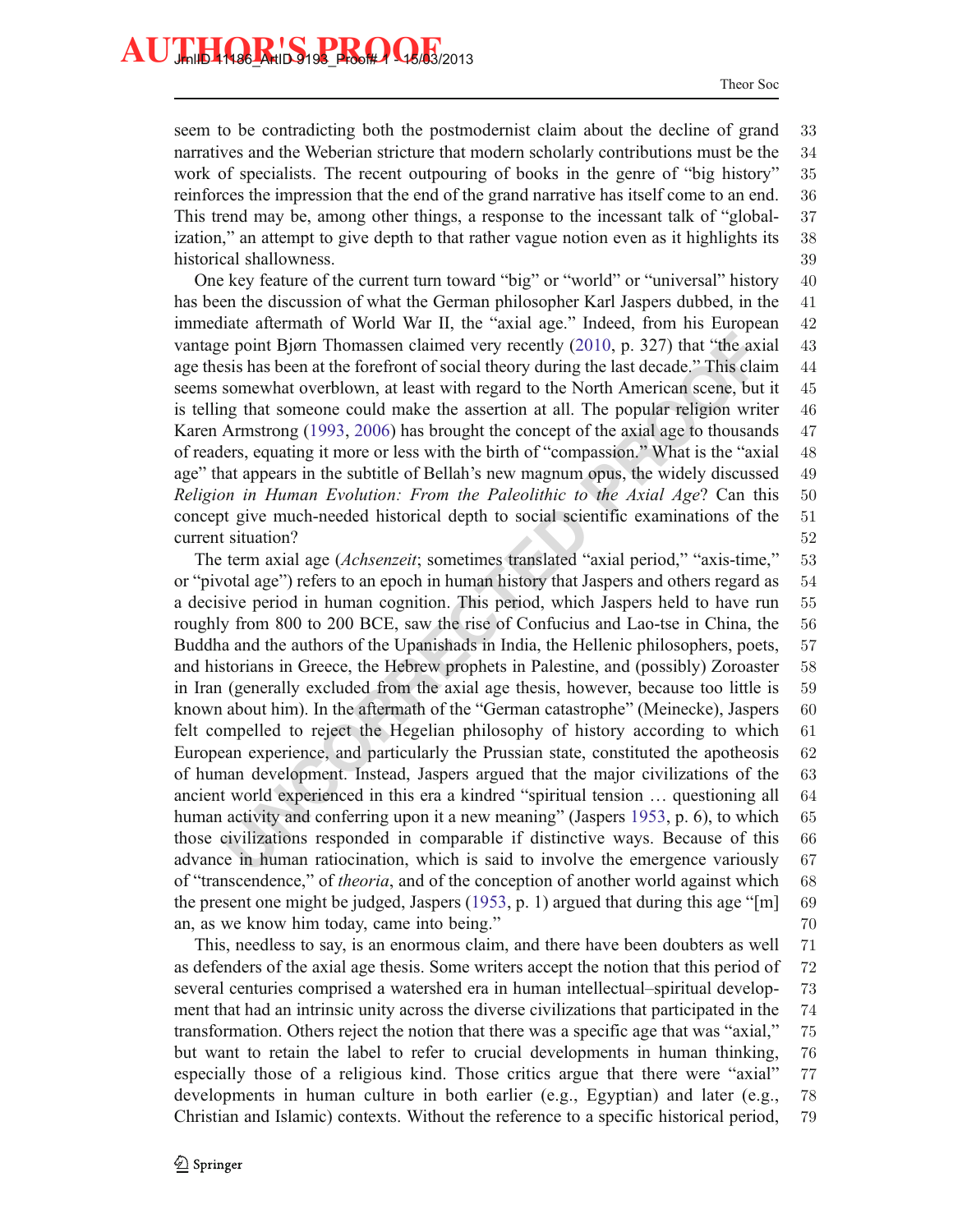Theor Soc

however, it is not clear that labeling some form of thought "axial" amounts to saying 80 anything more than that these other developments were significant cultural–historical 81 "breakthroughs" of *some* cognitive sort. In the process, the effort to link these diverse 82 civilizations by way of the notion of an "age" in which they all participated tends to 83 wither, and with it the force of the notion of a special developmental period in a 84 shared human experience. 85

In what follows, we explore whether the notion of an "axial age" has 86 historical and intellectual cogency, or whether the authors who use the label 87 to connote varied "breakthroughs" in human experience may offer a more 88 convincing perspective on the developments associated with the axial age 89 thesis. Throughout the article, we draw attention to ways in which uses of 90 the axial age concept vary in these and other respects. In the conclusion, we 91 reflect on the value of these different approaches and their usefulness in making 92 sense of human experience. 93

### Origins and early career of the axial age thesis 94

Throughout the article, we draw attention to ways in which uses<br>ial age concept vary in these and other respects. In the conclusion, v<br>on the value of these different approaches and their usefulness in makin<br>of human expe The philosopher Karl Jaspers is generally regarded as the originator of the axial 95 age concept, and it is reasonable to credit Max Weber's younger brother, Alfred 96 Weber (Breuer 1994, p. 1), as a major influence on Jaspers in his thinking 97 about the philosophy of history. Alfred Weber's 1935 book Kulturgeschichte als 98 Kultursoziologie (Cultural History as Cultural Sociology) contained the axial 99 age thesis in nuce: "The three established cultural spheres—the Near Eastern— 100 Greek, the Indian and the Chinese—arrived at universally-oriented religious and 101 philosophical seeking, questioning and choosing with remarkable synchronicity 102 and apparently independently of one another from the beginning of the second 103 half of the age of the great migrations, that is, from the ninth to the sixth 104 century B.C." This period, according to Alfred Weber (1935, pp. 7–9), inaugu- 105 rated a "synchronistic world age" lasting until the sixteenth century, after 106 which, he claimed, nothing fundamentally new was added to religion and 107 philosophy. Despite following up on Alfred Weber's insight about the intellec- 108 tual significance of the first half of the first millennium BCE, however, Jaspers 109 dismissed Alfred Weber's sociological explanation for the "remarkable synchro- 110 nicity" of events in the axial period. Indeed, Jaspers (1953) is hesitant to 111 attribute the developments that define the axial age to definite material causes. 112 He concedes that Alfred Weber's account, which holds that the mass migrations 113 of the early first millennium BCE provided the conditions for the axial period, 114 is the most plausible, but does not endorse it. Jaspers mentions "common 115 sociological preconditions" that favor the kind of "spiritual phenomenon" that 116 characterizes the axial age—factors such as a plurality of small states in 117 competition with one another, sustained societal upheaval in the wake of wars 118 and revolutions, an unequal distribution of resources, etc. Ultimately, however, 119 the question of origins remained for him a matter of speculation (Jaspers 1953, 120 p. 18). In fact, by insisting that the world religions arose simultaneously and 121 independently from one another, he suggests an *immaterial* cause—that is, a 122 movement of the human spirit that is not accounted for by sociological factors 123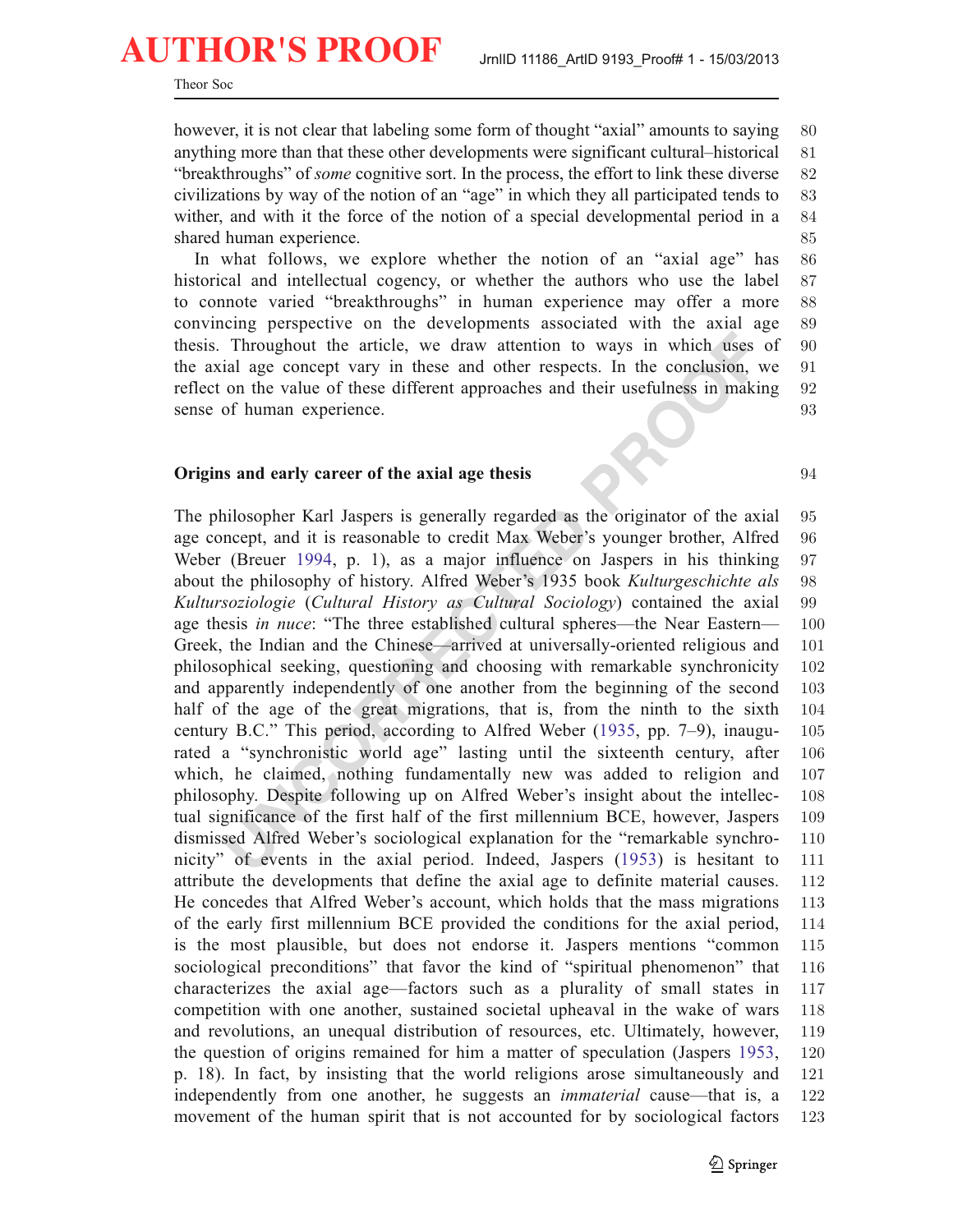such as social actors, organizations, or institutions.<sup>1</sup> Later writers would suggest  $124$ that there may be a relationship between "breakthroughs" and "breakdowns," 125 but Robert Bellah (2005) notes that, while this may have contributed to the rise 126 of new ways of thinking, many breakdowns had no such consequence. 127

s's historical thinking. Jaspers had been personally acquainted with Ms since before the First World War, and his impact on Jaspers's thinking appacent, not least in the various essays that Jaspers storte about Web since i Alfred Weber's influence on Jaspers's thinking is clearly profound. Yet the 128 notion of an axial age also emerges from the intellectual background of Max 129 Weber's comparative explorations of the world-historical significance of the so- 130 called world religions.<sup>2</sup> Robert Bellah (2005) argues that, although only Alfred 131 Weber is acknowledged in Jaspers's formulation of the idea of the axial age in 132 The Origin and Goal of History, the older brother also strongly influenced 133 Jaspers's historical thinking. Jaspers had been personally acquainted with Max 134 Weber since before the First World War, and his impact on Jaspers's thinking is 135 readily apparent, not least in the various essays that Jaspers wrote about Weber 136 and his ideas (see Jaspers 1989). As a distinguished historian of the ancient 137 world, Max Weber was well aware of the religious and historical importance of 138 the first millennium BCE. Weber planned his investigations of the world re- 139 ligions (gathered together in Gesammelte Aufsätze zur Religionssoziologie) as a 140 series of comparative studies of several of the civilizations that Jaspers would 141 subsequently define as "axial." Indeed, Weber completed his studies of *Ancient* 142 Judaism, The Religion of India (Hinduism and Buddhism), The Religion of 143 China (Confucianism and Taoism), and The Protestant Ethic and the Spirit of 144 Capitalism, but never finished those he had planned on early Christianity and 145 on Islam, which may have led to a lessening of the significance of these more 146 recent religious formations in the eyes of his readers. Other than the study of 147 Protestantism, in other words, Weber's main contributions on particular reli- 148 gious traditions dealt precisely with the "axial age" traditions addressed by 149 Jaspers, with the exception of classical Greece (which Weber treated elsewhere, 150 especially in his Agrarian Sociology of Ancient Civilizations (1988), though that 151Q4 study is concerned overwhelmingly with economic and social history and says 152 almost nothing about the religion or philosophy of the civilizations under 153 examination). 154

Max Weber remarks in his magnum opus, Economy and Society (1978, p. 155 447), on the importance of a "prophetic age" during the period singled out by 156 Jaspers, but refers in quotation marks to the "prophets" of ancient Greece in 157 recognition of the fact that these were not religious thinkers in the mold of the 158 Jewish prophets, Zoroaster, the Hindu sages, or the Buddha. Nor does Weber 159 place much stress on the particular period in which these developments oc- 160 curred; he indicates that the "prophetic age" took place mainly in the eighth 161 and seventh centuries BCE, but that some of these prophetic movements 162 "reached into the sixth and even the fifth century" (Weber 1978, p. 442). On 163 the basis of these contributions, Bellah  $(2005, pp. 75-76)$  suggests that Max 164 Weber's comparative sociology of the world religions "implies something like 165

<sup>&</sup>lt;sup>1</sup> For this reason, Puiggrós (1966, p. 67) takes Jaspers to task for advancing "a theistic interpretation of the origin of philosophy." For a general theory of intellectual change that stresses the networks of descent and

of opposition as the chief sources of intellectual innovation, see Collins (1998). <sup>2</sup> For a critical discussion of the origins of this notion, see Masuzawa (2005).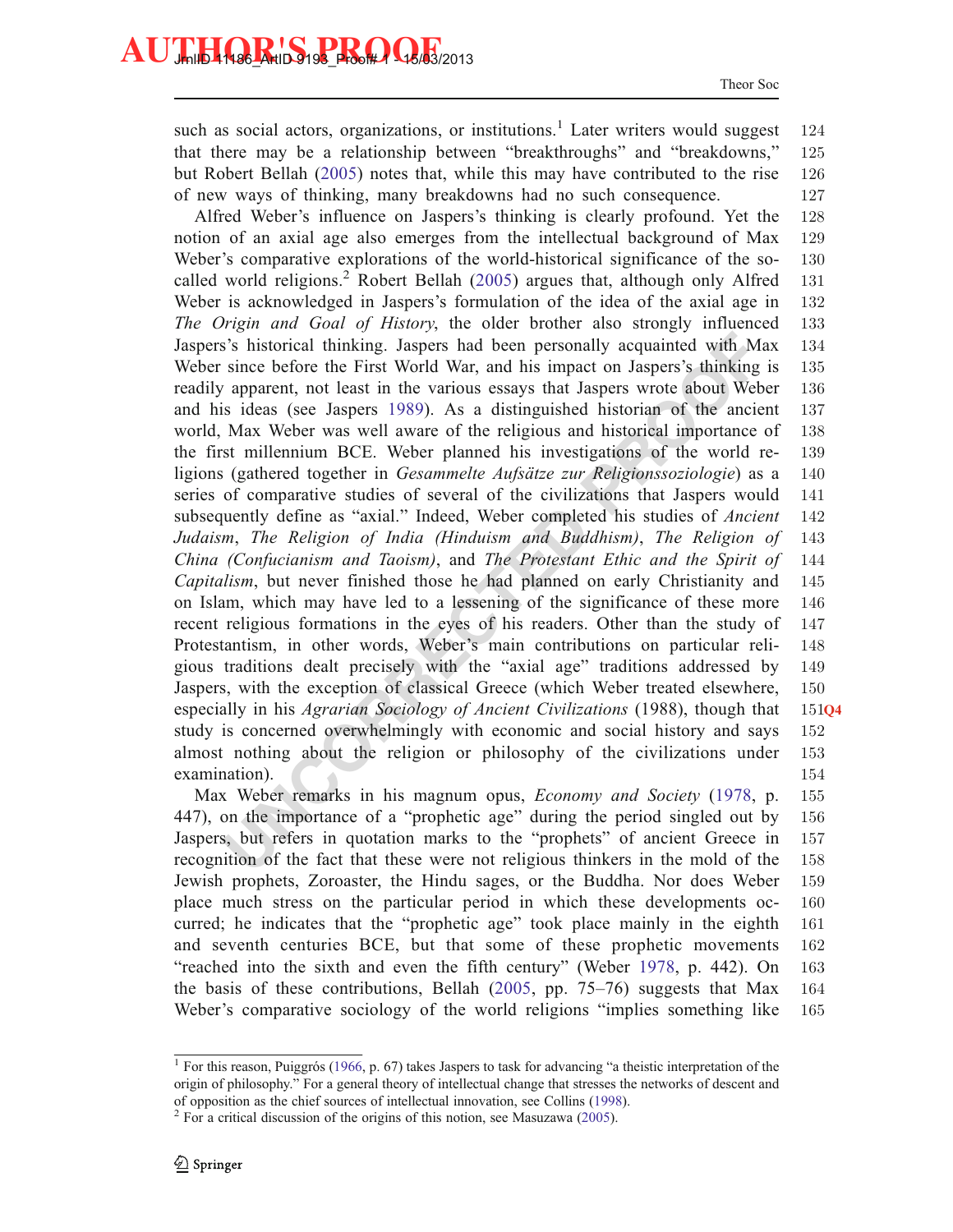#### Theor Soc

the axial age hypothesis." Bellah is surely correct about this. Yet one might 166 also argue that Weber was more inclined to emphasize the variation in the 167 "directions" of the "world rejection" that emerged in this "prophetic age" than 168 their commonality. In Weber's view, the crucial dimension of these develop- 169 ments was not so much temporal as geographic and cultural; the East and 170 South Asian forms of prophecy were "exemplary," whereas those originating in 171 the Near East were "ethical" in character. The differences between these two 172 basic types of prophecy, according to Weber, set these world regions on 173 divergent paths that would subsequently launch them on profoundly different 174 religio-cultural trajectories. In short, Weber seems not to have stressed a 175 prophetic "age" in any more than a loose sense. It might therefore be most 176 accurate to say that Jaspers's idea of an "axial age" was shaped in more or less 177 equal parts by the brothers Weber and their respective explorations of world 178 history, although neither put a great deal of stress on the notion of an "age" as 179 such. 180

tic "age" in any more than a loose sense. It might therefore be mote to say that Jaspers's idea of an "axial age" was shaped in more or le parts by the brothers Weber and their respective explorations of wor, although nei As we have seen, Jaspers developed the axial age thesis in the immediate 181 aftermath of the Nazi cataclysm, and his thinking about universal history was 182 surely connected to his efforts to reconstruct Europe on a new, more humanistic 183 basis—a project he pursued more directly in his 1947 classic Die Schuldfrage 184 (The Question of German Guilt). The first time he mentioned the idea of the 185 axial age publicly was at the first annual Rencontres internationales of Geneva, 186 a meeting of prominent intellectuals from all parts of Europe.<sup>3</sup> At the Septem-  $187$ ber 1946 meeting, which was organized under the heading "The European 188 Spirit," Jaspers took up the question "What is Europe?" and argued that Europe 189 is not so much a geographical unit as an idea—an idea that has its origin in the 190 centuries between 800 and 200 BCE, which Jaspers called "the axis of univer- 191 sal history" (Benda et al. 1946, p. 294; Jaspers 1947, p. 8). He also referred to 192 the period as the "*Achsenzeit*" (Benda et al. 1946, p. 296; Jaspers 1947, p. 9). 193 Three years later, Jaspers was invited to the 1949 Rencontres. This time the 194 meeting's theme was "For a New Humanism," and Jaspers's contribution was 195 called "Conditions and Possibilities of a New Humanism" (Grousset et al. 1949, 196 pp. 181–209). Again Jaspers stressed the importance of the axial age and 197 sought to enlist the support of other intellectuals for his view of this period 198 as a wellspring of humanistic values. The notion of an axial age appealed to 199 others of a liberal, humanistic bent for reasons suggested by the intellectual 200 historian Joachim Ritter: "Compared to merely typological perspectives on 201 world history, the notion of the A[chsenzeit] has the advantage of allowing 202 an understanding of humankind as an historical unity" (Ritter 1971, p. 74). This 203 element of the axial age hypothesis has clearly had great appeal to those who 204 endorse the idea of an axial age understood as the singular achievement of a 205 bounded historical period. 206

<sup>&</sup>lt;sup>3</sup> The inaugural meeting of the Rencontres today is infamous for the spat between Lukács and Jaspers, often stylized as a debate between existentialism and Marxism. "It was not only an intellectual duel but also a struggle of ideologies for the minds of intellectuals" (Zoltai 1985, p. 72). A few years later, Lukács obliterated Jaspers in The Destruction of Reason (Lukács 1981).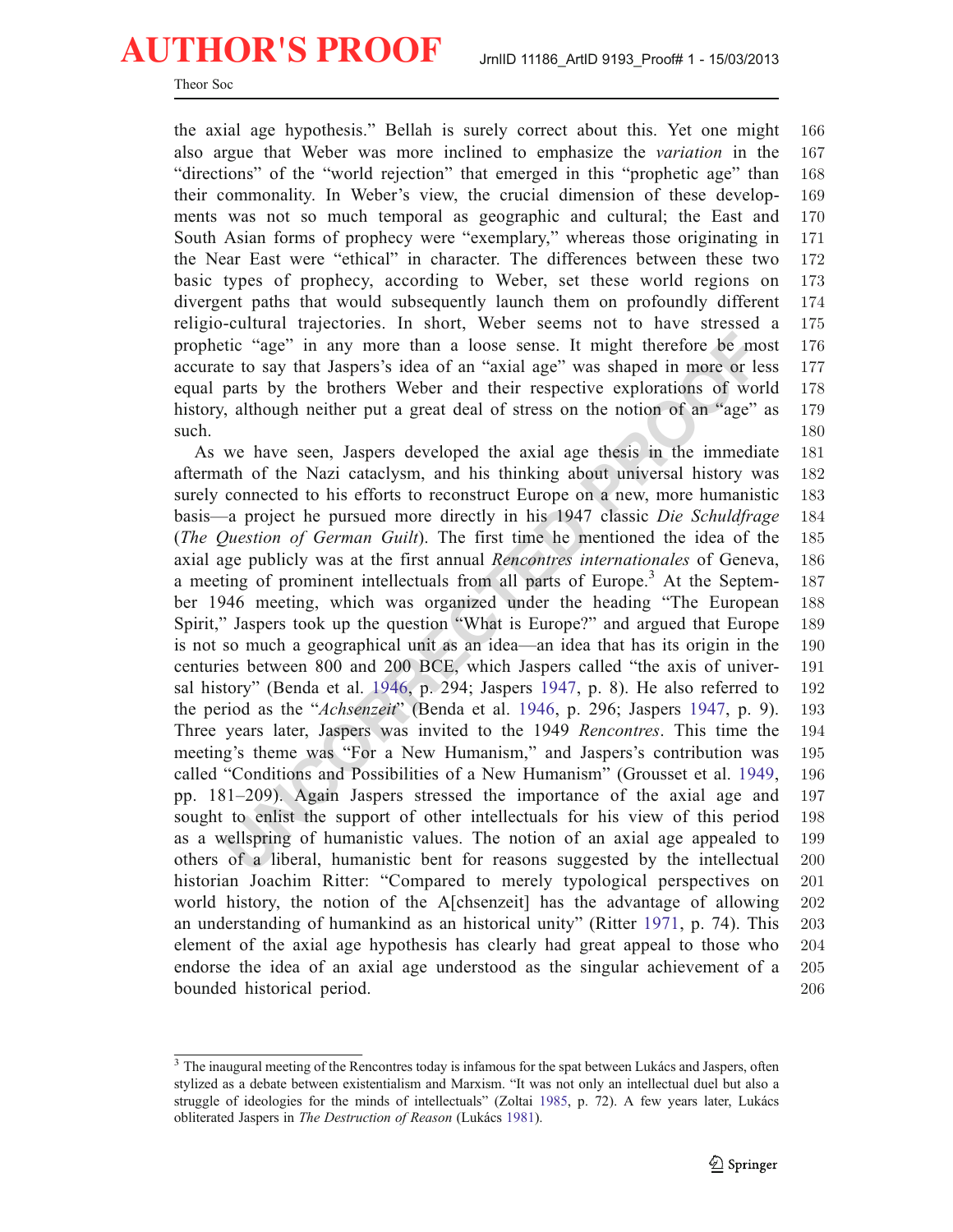Jaspers published his Ursprung und Ziel der Geschichte (Origin and Goal of 207 History), the flagship statement of the axial age thesis, in 1949. The idea of the axial 208 age soon enjoyed extensive exposure to an international readership. Beginning in the 209 early 1950s, the book was translated into numerous languages.<sup>4</sup> By the late 1970s, a 210 number of books and articles appeared that accept "axial" as a term for a historical 211 age, suggesting that the notion had gained wider appeal among historians 212 (Fikentscher 1975; Engster 1983; Peiser 1993; Plott 1977). The axial age thesis had 213 also become relatively well-known in Anglophone scholarly circles by the 1990s, to 214 the point that a German commentator could say in 1994 that it had become "firmly 215 anchored in Anglo-Saxon scholarly discourse" (Breuer 1994, p. 1). The Google 216 Books n-gram reproduced below suggests that the idea had gained some traction in 217 English-speaking scholarship in the 1970s, but really took off after the time of 218 Shmuel Eisenstadt's programmatic 1982 article in the *European Journal of Sociology*, 219 then plateaued for a decade, and really took off again around 1995—roughly when 220 Samuel Huntington published his identity-political analysis of post-Cold War world 221 politics, The Clash of Civilizations (Fig. 1). 222Q5

n-gram reproduced below suggests that the idea had gained some traction<br>n-speaking scholarship in the 1970s, but really took off after the time<br>lessentative programmatic 1982 article in the *European Journal of Sociology* In its early years, the axial age concept was used almost exclusively as a tool with 223 which to think about world history. Notwithstanding the splash made by Dipesh 224 Chakrabarty's 2000 volume Provincializing Europe, the tendency to de-emphasize 225 Europe in favor of world-historical and comparative approaches had increasingly 226 become part of the historian's toolbox beginning in the postwar and incipiently post- 227 colonial period. Historical accounts after 1945 tended increasingly to de-emphasize 228 the conventional political history of European nation-states, stressing instead the 229 interconnected development of civilizations (see Schulin 1974, pp. 11–65). The 230 journal Saeculum: Jahrbuch für Universalgeschichte, founded in 1950, rejuvenated 231 a long tradition of interest in "universal history" in German historiography. Its 232 inaugural volume featured a review essay on Jaspers's *Origin* by its editor, the 233 Catholic historian Oskar Köhler (1950). The trend was visible in the Anglophone 234 world as well; Arnold Toynbee's approach to history was the subject of much debate 235 among West German historians, as evidenced by numerous articles on Toynbee in the 236

<sup>&</sup>lt;sup>4</sup> The Spanish translation was published in 1950 by a journal founded by José Ortega y Gassett. While it is not clear whether Ortega y Gassett himself initiated the translation and publication of Jaspers's work in Spain, it is likely that he took a personal interest in the work, as he wrote on Toynbee and universal history in 1948. The Spanish translation was the first to have a wide impact across the Atlantic, where several Argentinian philosophers and historians made use of the concepts tiempo-axial or tiempo-eje during the 1950s and 1960s. In 1953, the English translation was published simultaneously by Routledge & Paul in Britain and by Yale University Press in the United States (Jaspers 1953). While Yale University Press reissued the book in 1959 and 1965, and Greenwood Press reprinted that edition in 1976, it is notable that the book was out of print until Routledge reprinted it in its "Revivals" series in 2010. Soon after the English edition appeared, the prestigious publisher Plon published a French translation. In 1955–56, the Frankfurtbased publisher Fischer reissued the book in a mass-market paperback edition of 75,000 copies. Translations into Italian and Japanese followed in the 1960s, and more recently, the book has been translated into Chinese, Russian and Polish. Spanish translation: Origen y meta de la historia (Madrid: Revista de Occidente, 1950); French translation: Origine et sens de l'histoire (tr. H. Naef and W. Achterberg; Paris: Plon, 1954); Italian translation: Origine e senso della storia (tr. A. Guadagnin; Milano: Ed. di Comunità, 1965); Japanese translation: Rekishi no kigen to mokuhyô (tr. Shigeta Hideyo and Kusanagi Masao; Tôkyô: Kawade Shobô, 1969); Chinese translation: Li shi de qi yuan yu mu biao (tr. Wei Chuxiong and Yu Xintian; Beijing: Hua xia chu ban she, 198); Russian translation: Smysl i naznačenie istorii (tr. M. I. Levinoj and P. P. Gajdenko; Moskow: Izdat. Respublika, 1994); Polish translation: O źródle i celu historii (tr. J. Marzecki; Kęty, Poland: Marek Derewiecki, 2006).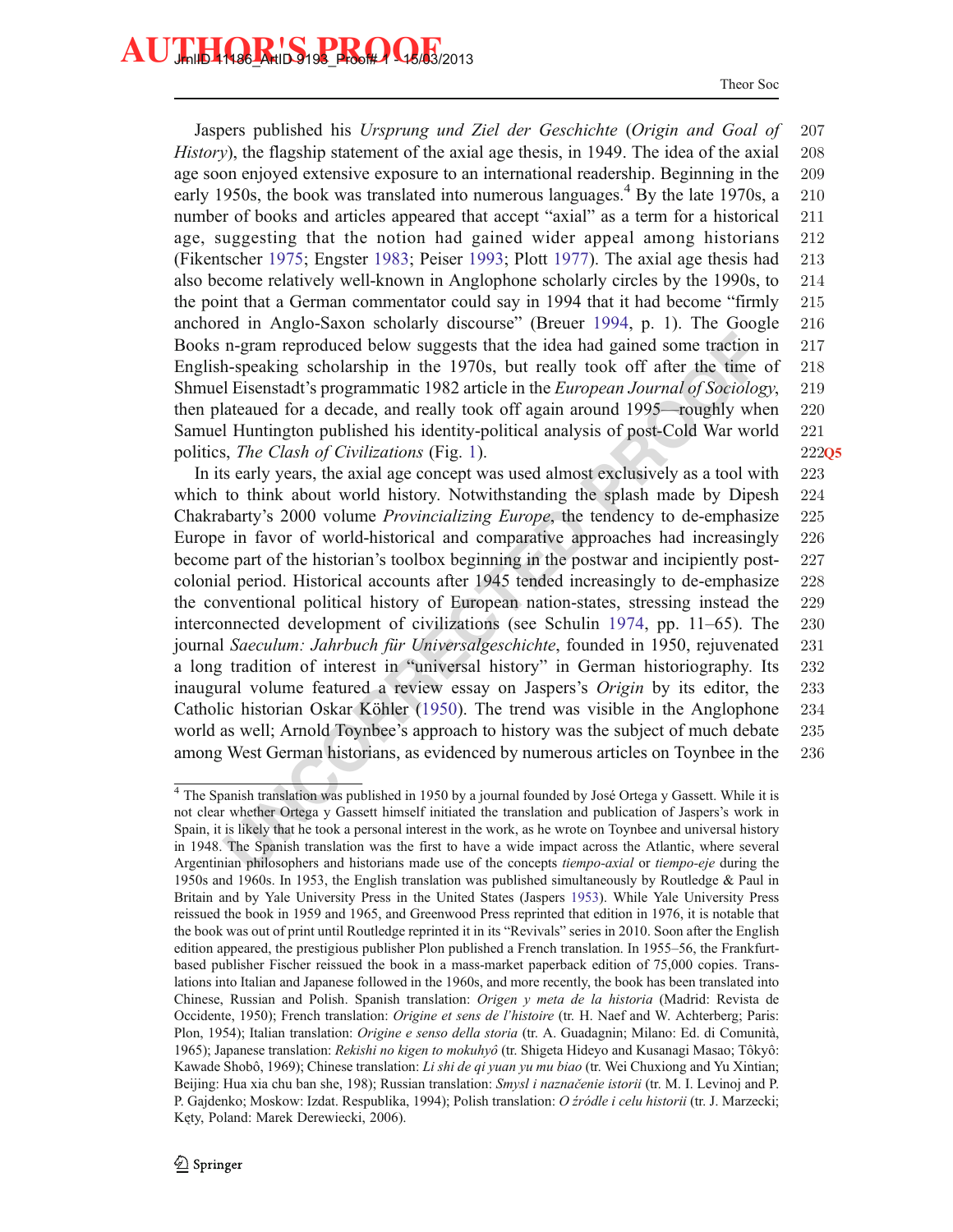Theor Soc

### Google books Ngram Viewer



Fig. 1 Ngram based on Google Books Corpus. http://books.google.com/ngrams/graph?content= Axial+Age%2Caxial+age%2CAxial+Period&year\_start=1945&year\_end=2008&corpus=0&smoothing=3

Ngram based on Google Books Corpus. http://books.google.com/ingrams/graph?conterge%2Cxxial+age%2Cxxial+Period&year\_start=1945&year\_end=2008&corpus=0&smoothing<br>volumes of *Saeculum*. In the United States, the Social Science early volumes of *Saeculum*. In the United States, the Social Science Research 237 Council's Committee on Historiography rejected large-scale systems of history in 238 favor of hypothesis-driven research (SSRC Committee on Historiography 1946). 239 Nonetheless, some scholars dedicated themselves to the study of grand historical 240 processes, including the historians associated with the so-called "Chicago school of 241 world history," including Louis Gottschalk, L. S. Stavrianos, William H. McNeill, 242 and Marshall G. S. Hodgson (Burke 1993, p. xi); McNeill won the 1964 National 243 Book Award in History for his monumental The Rise of the West (1963). Meanwhile, 244 several influential scholars at Harvard University also participated in the effort to 245 explore world-historical themes: the sociologists Talcott Parsons and Pitirim Sorokin 246 and the economic historian Alexander Gerschenkron. Parsons, with his direct per- 247 sonal experience of Jaspers and the Heidelberg milieu in which these ideas first 248 developed, would prove to be a crucial link between Jaspers and sociologists working 249 with the axial age concept more recently. Benjamin Schwartz, Robert Bellah, and 250 Shmuel Eisenstadt, each of whom has contributed in important ways to the discussion 251 of the axial age, were all at Harvard with Parsons in the 1950s and 1960s. Not 252 surprisingly, perhaps, this kind of quasi-philosophical history writing has tended to 253 flourish more among scholars at elite institutions than among those at less prestigious 254 schools, and there appear to be clear network effects underlying the spread of the 255 "axial age" problematic, as Collins (1998) would have expected. In these postwar 256 discussions of world history, including the debates about a possible axial age, we are 257 also observing efforts to develop what might be called (following Habermas) a "post- 258 metaphysical" philosophy of history, an attempt to find an empirical (but non- 259 biological) basis for imputing a common humanity at least to the cultures associated 260 with the world's major religious traditions. 261

Yet, as we have seen, Jaspers's account of the axial age refers to a process 262 occurring in the middle of the first millennium BCE in different parts of Eurasia, 263 from Greece to China. This specification of the spatial extent of the period implies 264 that "axial" developments did not take place everywhere. In Jaspers's schema, some 265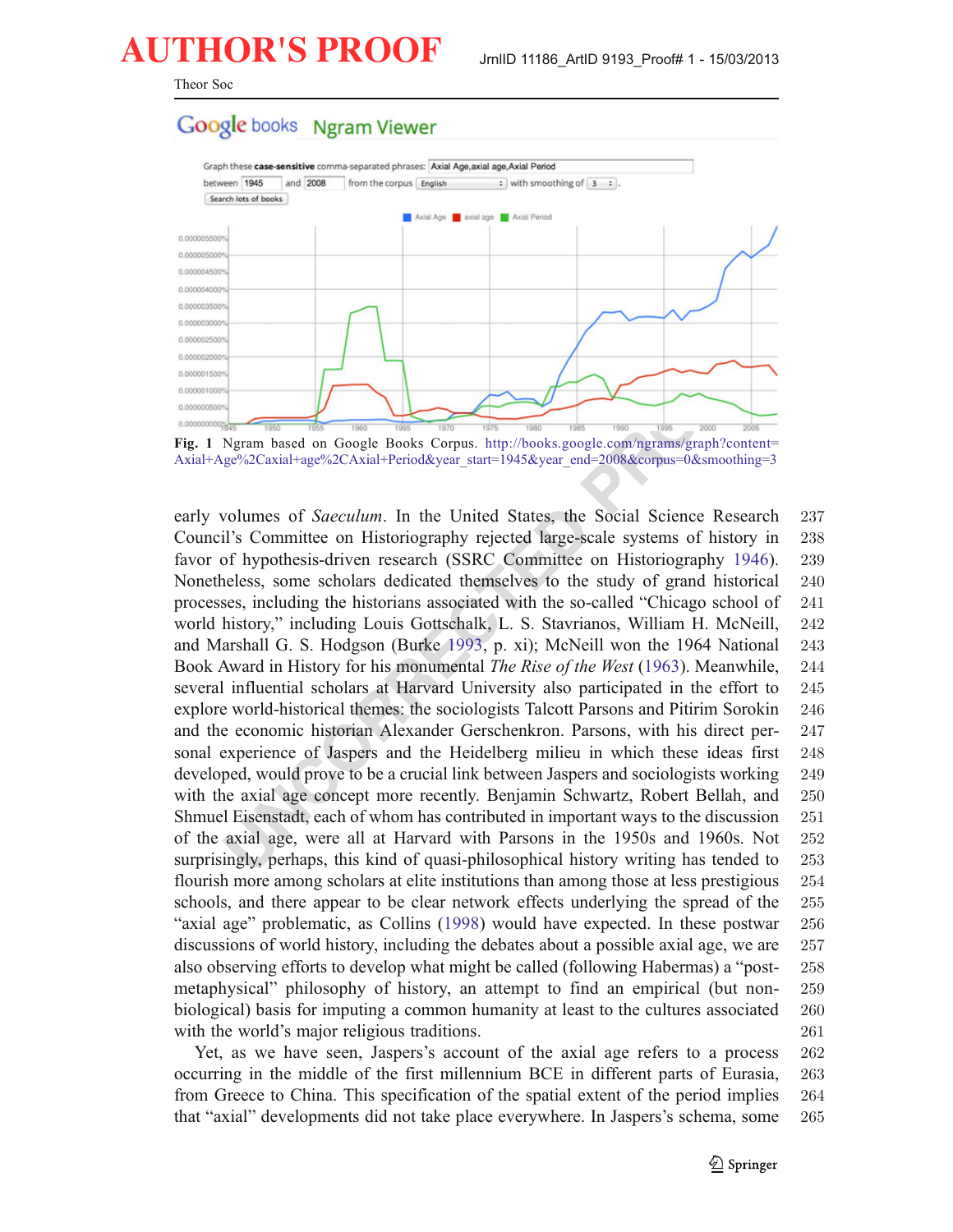civilizations are not parties to the axial age and are thus either consigned, as in 266 Hegel's account, to the realm of mere natural history, or they become part of the 267 universal history of mankind later by way of exposure to the "spiritual radiation" 268 (Jaspers 1953, p. 7) of the axial civilizations. Those consigned to the non-axial 269 include the civilizations of the Americas as well as a broad category unfortunately 270 referred to by Jaspers as "Negroes, etc." ("Neger usw.") (Jaspers 1953, p. 27). This 271 residual category is eventually brought into universal history in the age of science and 272 technology, presumably through Western imperialism. What we now call the "global 273 South" is largely excluded from Jaspers's schema, although one must also say that his 274 definition of the axial age *includes* billions of non-Europeans who would never make 275 it into any definition of "the West" and in that sense is non-Eurocentric. Indeed, 276 "provincializing Europe" was to a considerable extent the main point of the idea of an 277 axial age. 278

Nonetheless, given that the Americas, Africa, and Japan are regarded as non-axial 279 civilizations,  $\frac{5}{8}$  Jaspers's scheme appears in certain respects to reproduce earlier 280 Eurocentric models of universal history, though now broadened into a Eurasian- 281 centric paradigm. Moreover, as in earlier models, Jaspers adheres to a diffusionist 282 understanding of cultural development—that is, he believes that cultural innovations 283 flow from the center outward. Jaspers calls these centers "islands of light amidst the 284 broad mass of the rest of humanity" (Jaspers 1953, p. 23). This "central perspective" 285 has been criticized by Aleida Assmann (1989), who finds it anathema to an affirma- 286 tion of pluralism. In short, despite Jaspers's intention to reorient historical thought in 287 the direction of a universal humanity, his conception of the axial age actually leaves 288 out large swaths of the human race.

any definition of "the West" and in that sense is non-Eurocentric. Indee<br>colalizing Europe" was to a considerable extent the main point of the idea of :<br>ge.<br>detelleess, given that the Americas, Africa, and Japan are regard Can this omission be justified without endorsing an indefensibly Eurocentric 290 perspective? At least with regard to the omission of Africa, it may be worth pondering 291 the historian of Africa Philip Curtin's (1997, p. 65) claim that "the present aridity of 292 the Sahara came into existence at about 2500 B. C., isolating sub-Saharan Africa from 293 the main lines of change in the intercommunicating zones of Egypt and Mesopotamia 294 —and later on from the Hellenic zone and world of classical antiquity." There were 295 no cell phones available at the time to annihilate distance, so it may not be unrea- 296 sonable to think that Africans south of the Sahara might have been cut off from some 297 of the developments associated with the axial age. Meanwhile, the existence of the 298 Americas was unknown to Europeans for another 2,000 years after the initial axial 299 age developments, and Morris (2010) shows that the likelihood of the Chinese getting 300Q6 to the Americas was much lower than that of Europeans doing so *for purely* 301 navigational reasons. In other words, the Africans and early Americans might not 302 have participated in these developments through no fault of their own, and certainly 303 not as a result of any cultural or intellectual deficiency. Geography, now largely 304 neglected in social-scientific analyses as a result of the emergence of world-wide 305 instantaneous communications, may have played a significant role in determining 306 which religions became "world religions" and which ones participated in the "axial 307 age"—if there was such a thing.  $308$ 

<sup>5</sup> In the work of Eisenstadt and Bellah, Japan is clearly regarded as a nonaxial civilization, i.e., not as part of the Confucian sphere (see, for example, Eisenstadt 2003, p. 484).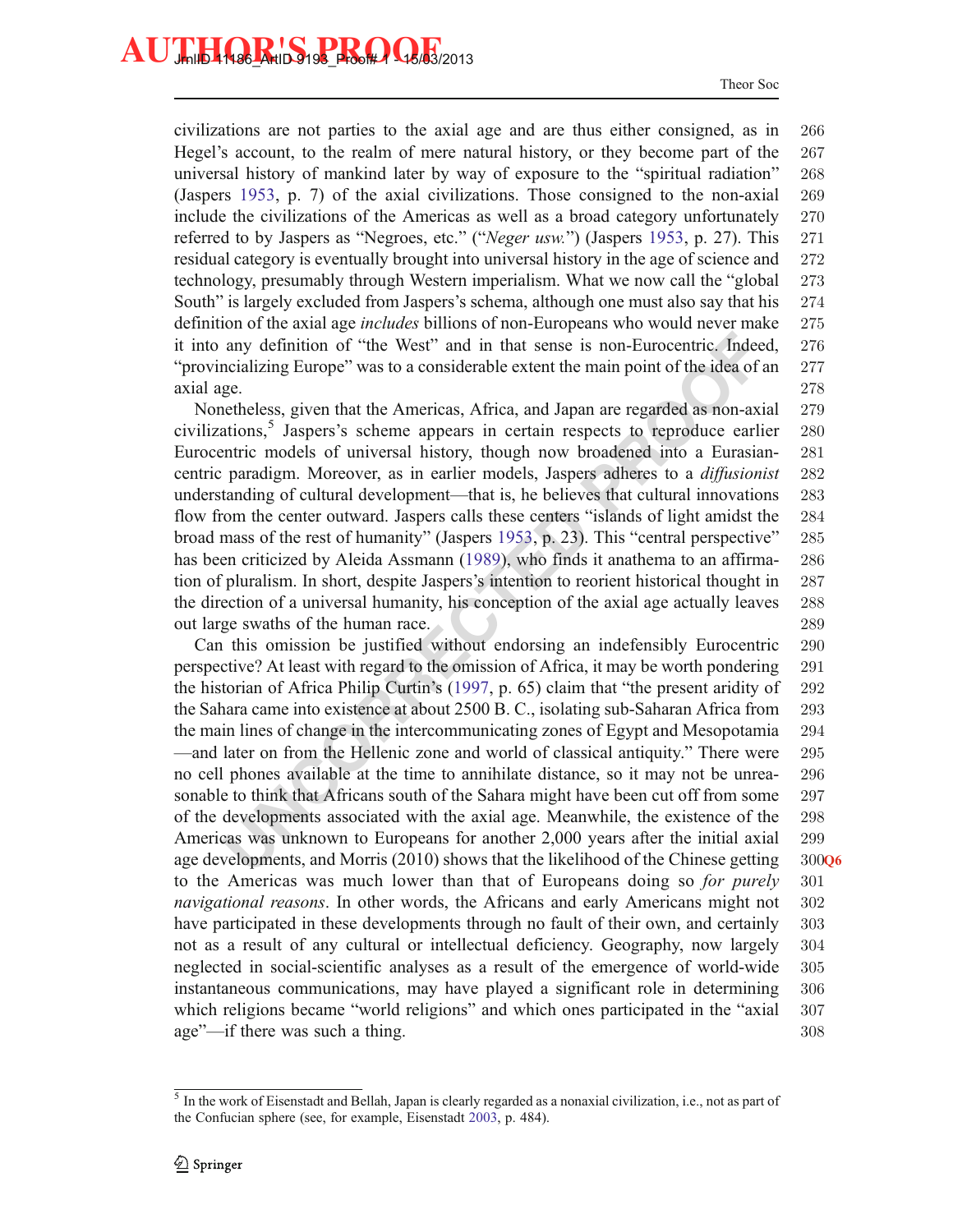Theor Soc

Despite these kinds of reservations, numerous historians and scholars in empirical 309 disciplines have engaged with the period highlighted by Jaspers's work in subsequent 310 years. The conservative German–American political theorist Eric Voegelin was 311 influenced by Jaspers in the writing of his multi-volume study Order and History 312 (begun in 1956). From the late 1950s, Voegelin began to write about "axis-time," as 313Q7 he translated the concept. In "World Empire and the Unity of Mankind," first 314 published in 1962, Voegelin situates the axial period in the context of the "outbreak 315 of imperial expansion" (Voegelin 2000, p. 135), stipulating an affinity between the 316 dominant spiritual and political phenomena of the period—that is, the formation of 317 expansive empires. Despite recognizing the importance of the period in political 318 history, Voegelin is unconvinced of the periodization Jaspers had proposed. Else- 319 where, he argues that there is something "willful" about the exclusion of the rise of 320 Christianity from the axis-time, suggesting that it betrays anti-Christian animus on 321 Jaspers's part. Furthermore, he is unconvinced that a non-Western philosophy of 322 history is possible; in view of how things turned out, he thinks a certain degree of 323 Eurocentrism is unavoidable (Voegelin 1957, pp. 19–23). Later still, in the volume 324 called *The Ecumenic Age*, he concludes that 325

, Voegelin is unconvinced of the periodization Jaspers had proposed. Els<br>he argues that there is something "willful" about the exclusion of the rise<br>anity from the axis-time, suggesting that it bettrays anti-Christian anim the concept of an epoch or axis-time marked by the great spiritual outbursts 327 alone is no longer tenable. Something "epochal" has occurred indeed; there is 328 no reason why the adjective should be denied to the disintegration of the 329 compact experience of the cosmos and the differentiation of truth and existence. 330 But the "epoch" involves, besides the spiritual outbursts, the ecumenic empires 331 from the Atlantic to the Pacific and engenders the consciousness of history as 332 the new horizon that surrounds with its divine mystery the existence of man in 333 the habitat that has been opened by the concupiscence of power and knowledge 334 (Voegelin 1974, pp. 312–313). 336

In other words, by situating the axial age in political rather than cultural history, 337 Voegelin is led to the conclusion that Jaspers's spatiotemporal parameters are 338 indefensible. 339

In the early 1970s, the Harvard historian and sinologist Benjamin I. Schwartz 340 initiated a special issue of Daedalus entitled "Wisdom, Revelation, and Doubt: 341 Perspectives on the First Millennium B.C." Schwartz assembled a number of 342 scholars, mostly experts on ancient civilizations, to offer contributions on this theme. 343 The *Daedalus* editor, Stephen R. Graubard, discloses in the preface that the special 344 issue originated with a proposal by Schwartz to submit Jaspers's notion to scrutiny: 345 "The idea was appealing in itself; what made it even more compelling, perhaps, was 346 the implicit suggestion that the so-called 'exotic fields,' including the Chinese … 347 might be brought into more meaningful relationships with others that are equally 348 isolated" (Graubard 1975, p. v). The contributors include experts on Greece, Rome, 349 the Middle East, Mesopotamia, India, and China. The unifying theme is a focus 350 on cultural change and intellectual movements, and despite the desire to unify 351 "exotic fields" in a common frame, there is little hint of Jaspers's ethical 352 project to promote the idea of a common humanity. In their accounts of cultural 353 change in the first millennium BCE, the authors anticipate much of the em- 354 phasis of later work by Eisenstadt and others, such as the importance of 355 intellectuals in axial breakthroughs. 356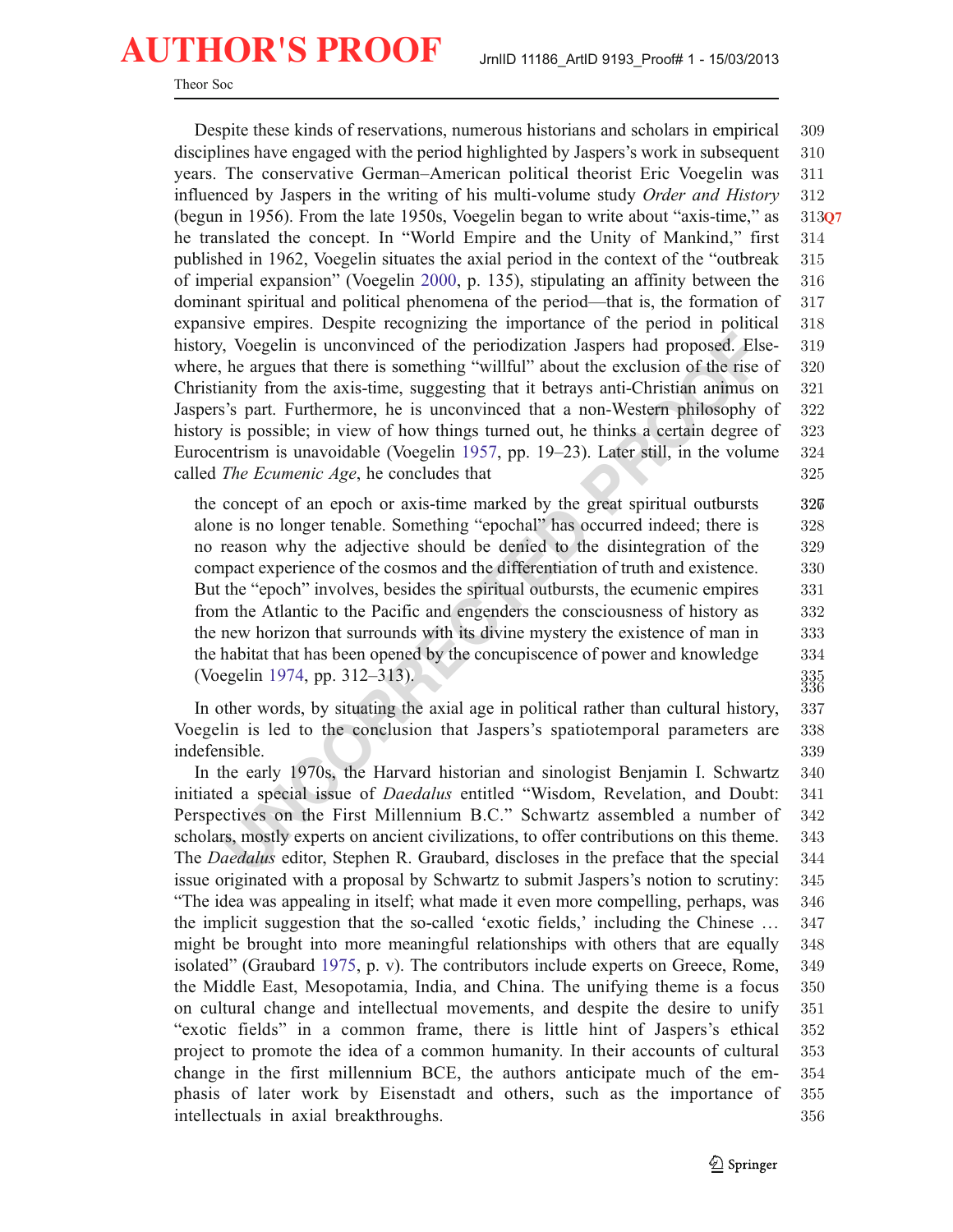Theor Soc

### "Axial age" versus "axiality" 357

Against the background laid out above, we now explore different versions of the axial 358 age thesis according to whether or not they insist on the coherence of the historical 359 period or accept a broader periodization and some notion of "axiality" signifying a 360 "breakthrough" that cannot be contained within any narrow time-period. As we noted 361 previously, the deployment of the category of "axiality" without accepting the 362 existence of an "axial age" as such may render the notion more plausible, but deprives 363 it of the power of a concept suggesting a common root for the world's major 364 (Eurasian) civilizations. 365

i mfluential proponent of the axial age thesis was University of Chicago historial Moralson. A Quaker who objected to what he called the "Jim Cro for world maps of his time (for including that Europe was larger than Africa One influential proponent of the axial age thesis was University of Chicago historian 366 of Islam Marshall Hodgson. A Quaker who objected to what he called the "Jim Crow 367 projection" of world maps of his time (for indicating that Europe was larger than Africa), 368 Hodgson's unfinished manuscripts indicated before his untimely death at the age of 46 369 that he had planned to make the idea of the axial age a central organizing concept in a 370 planned work on world history (Green 1992). Hodgson first dealt with the concept in an 371 article titled, "The Interrelations of Societies in History," which appeared in the inter- 372 disciplinary journal Comparative Studies in Society and History (Hodgson 1963). Like 373 Jaspers, Hodgson was motivated by the ideal of telling the history of a single, common 374 humanity. In his paper he attempts to lay a foundation for a revised humanism that 375 avoids the pitfalls of earlier ethnocentric Western accounts. His alternative account 376 centers around what he calls the Afro-Eurasian lands—basically "Europe, the Middle 377 East, India, and the Far East of China and Japan" (Hodgson 1963, p. 231)—challenging 378 the more familiar division in previous historiography between East and West. 379

Western scholars, at least since the nineteenth century, have tried to find ways of 380 seeing this Afro-Eurasian zone of civilization as composed of distinct historical 382 worlds, which can be fully understood in themselves, apart from all others. 383 Their motives for this have been complex, but one convenient result of such a 384 division would be to leave Europe, or even Western Europe, an independent 385 division of the whole world, with a history that need not be integrated with that 386 of the rest of mankind save on the terms posed by European history itself 387 (Hodgson 1963, p. 232). 389

In fact, Hodgson argues, the distinction typically made between the "West" and the 390 "East" is highly misleading, "for the cleavage between Europe and its nearest 391 neighbors was usually slight" and interrelations were abundant: 392

As Eurasian history is studied, it becomes clear that these interrelations were 3934 not purely external, accidental cultural borrowings and influences among inde- 395 pendent societies. They reflect sequences of events and cultural patterns shad- 396 ing into each other on all cultural levels. The four nuclear regions [China, India, 397 the Middle East, and the Mediterranean lands] are imperfect historical abstrac- 398 tions. All regions formed together a single great historical complex of cultural 399 developments (Hodgson  $1963$ , p. 233). 400

Hodgson then provides a complex account of the differentiation of distinct cultures 402 from this "single great historical complex" in the second half of the first millennium 403 BCE. He stresses that cultural forms did not develop in one location and later diffuse 404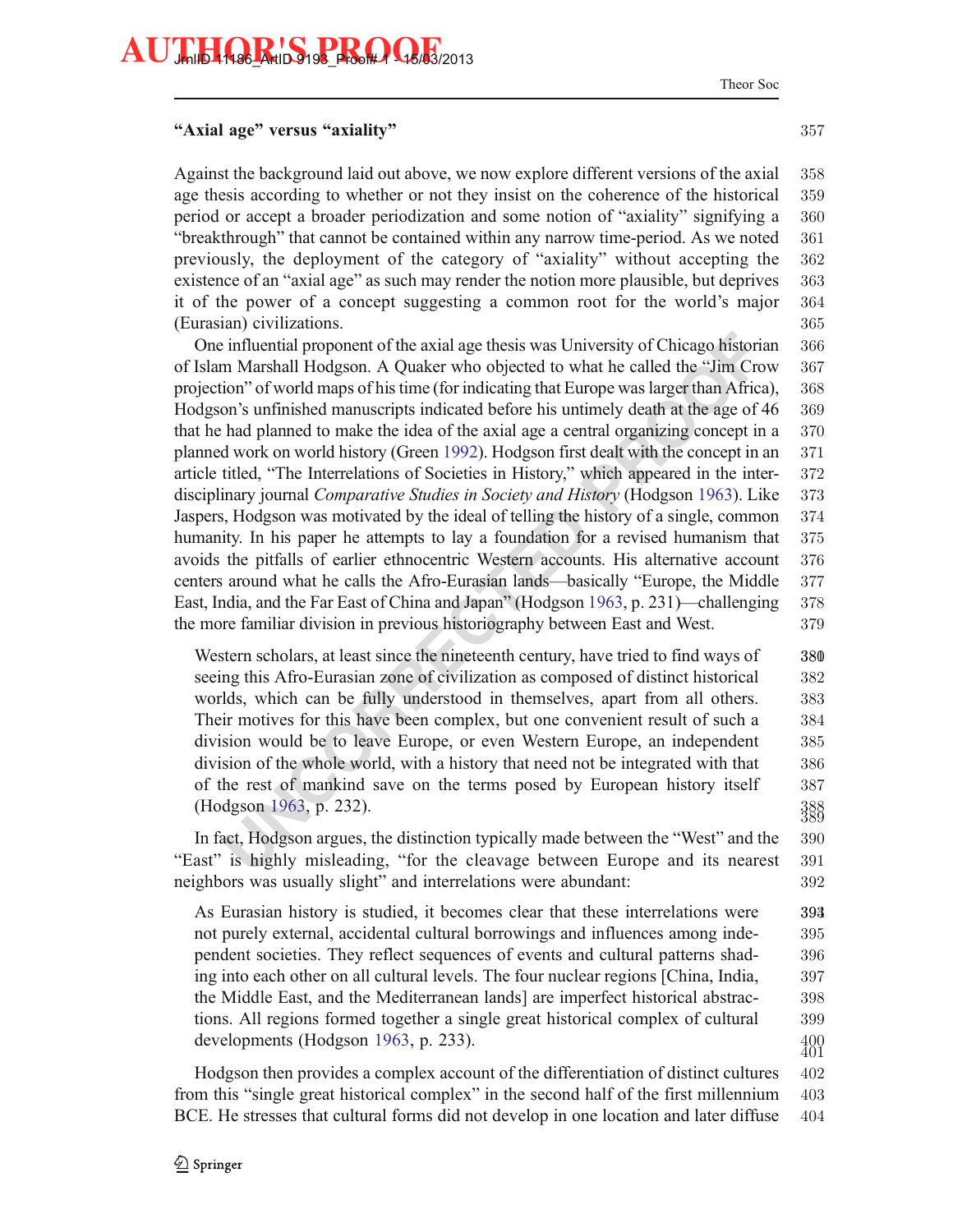throughout the Afro-Eurasian zone; rather, he insists, they have a single origin. 405 Hodgson here states that "Jaspers has with reason called this the 'Axial Age'": 406

It was an age which differentiated cultures, but it also led to a deeper interregional 408 interchange. Whatever may have been the initial role of interconnections in the 409 intellectual atmosphere of the time in fostering these simultaneous wonders, they 410 resulted in the presence everywhere of selective intellectual standards which 411 permitted intercultural influences to proceed on the level of abstract thought—a 412 fact above all important for the course of science (244). 414

This is perhaps the quintessential statement of the "unity in diversity" notion at the 415 heart of the philosophical appeal of the axial age thesis. Its intellectual significance is 416 enhanced by the fact that it was made by a card-carrying historian, who presumably 417 cared about the empirical details in a way that Jaspers may not have. 418

f the philosophical appeal of the axial age thesis. Its intellectual significance<br>ed by the fact that it was made by a card-carrying historian, who presumab<br>bowi the empirical details in a way that Jaspers may not have.<br>ho Following in this conception of the axial age as a period of advance in human 419 cognitive capacities have been Jürgen Habermas and Robert Bellah, both of whom 420 emphasize the moral–practical dimension of the breakthrough. In his 1976 essay 421 "Toward a Reconstruction of Historical Materialism," Habermas sketches out an evo- 422 lutionist account of human history. Relying on Jaspers, Habermas argues that there 423 occurred "in all evolutionarily successful civilizations" a shift "from a mythological- 424 cosmogonic world view to a rationalized world view in the form of cosmological ethics. 425 This change took place between the eighth and third centuries B.C. in China, India, 426 Palestine and Greece" (Habermas 1979, pp. 151–152). Habermas notes that the question 427 of how this development could be squared with a universal stagewise model dogged 428 historical materialism in its unreconstructed form. Habermas's solution is to reformulate 429 the concept of modes of production in terms of their underlying principles of social 430 organization, differentiated in terms of stages of interactive competence—derived from 431 Lawrence Kohlberg's model of moral development—as preconventional, conventional, 432 or postconventional. In these revised terms, the axial age is characterized by a "break 433 with mythological thought [and the] development of rationalized world views (with 434 postconventional legal and moral representations)" (Habermas 1979, p. 157). The 435 defining feature of postconventional thought is that "systems of norms lose their 436 quasi-natural validity; they require justification from universalistic points of view" 437 (Habermas 1979, p. 156; see also Roetz 1993). 438

Robert Bellah's understanding of the axial age is also evolutionary in character. As 439 early as his influential article on "Religious Evolution," Bellah characterized as the 440 first of several "massive facts of human religious history" the "emergence in the first 441 millennium B.C. all across the Old World, at least in centers of high culture, of the 442 phenomenon of religious rejection of the world and the exaltation of another realm of 443 reality as alone true and valuable" (Bellah 1964, p. 359). World rejection was an 444 evolutionary advance over prior, "primitive" stages of religion that regarded the 445 human world and that of the gods as an undifferentiated cosmos. As in Habermas's 446 understanding, the evolutionary advance in Bellah's account affects cognitive capac- 447 ities, not just religious ones. Unlike Habermas, however, Bellah does not suggest a 448 clean "break" with or supersession of mythological thought. Instead, insisting that 449 "nothing is ever lost," he notes that the theoretic capacity is *added* to the narrative and 450 mythological capacities of pre-axial cultures. Bellah has now explored in greater 451 detail the place of religion in human evolution up to developments of the axial age 452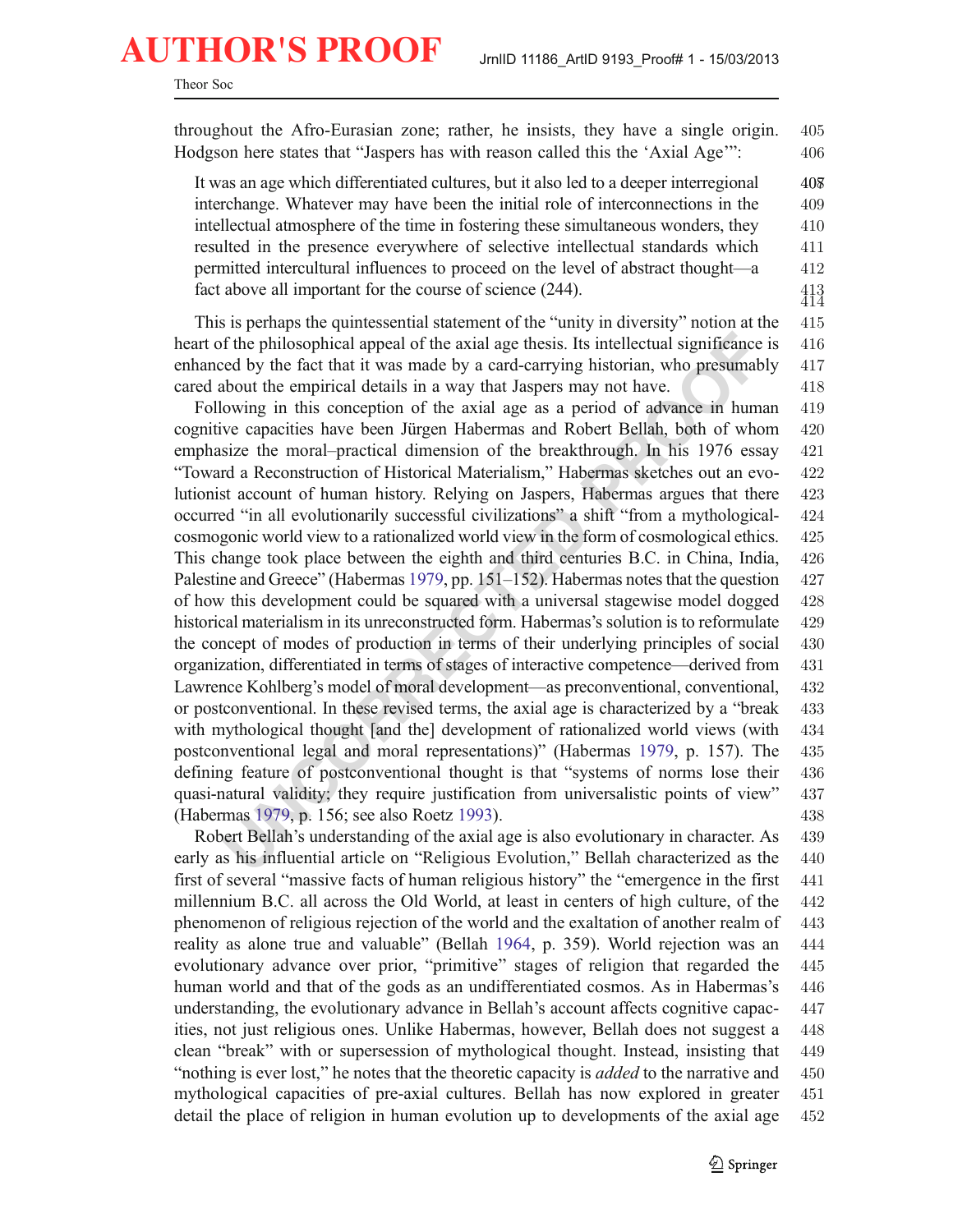breakthrough (Bellah 2011). The main evolutionary advance in the axial age is the 453 development of a theoretic capacity that complicates the previous mythological 454 worldview of tribal societies (as he now calls them) and displaces kings as conduits 455 to the gods. The chief actors in this drama are what he calls "renouncers," relatively 456 "free-floating" intellectuals who, like Siddhartha Gautama, call into question the 457 social arrangements in which they find themselves and make man the measure of 458 all things. To use the Weberian term, these intellectuals are the "bearers" of the axial 459 age breakthroughs, but they respond differently depending on the particular nature of 460 their appropriation of the cultural materials at hand. The Buddha was responding to 461 the same problems in Brahmanic Hinduism that motivated the Upanishadic teachers, 462 but developed somewhat different answers that led to the emergence of a new world 463 religion that nonetheless reflects certain features of its Hindu roots, such as the desire 464 for "release" (see Wolpert 2000, pp. 44–52). 465

veloped somewhat different answers that led to the emergence of a new wor<br>that nonetheless reflects certain features of its Hindu roots, such as the desi<br>lease" (see Wolpert 2000, pp. 44-52).<br>Importance of intellectuals in The importance of intellectuals in the axial age transformation has been strongly 466 emphasized by the Israeli sociologist Shmuel N. Eisenstadt, who somewhat loosens 467 the concern about a specific time period in which the axial age was supposed to have 468 occurred. As a result of his numerous publications on the subject, the axial age thesis 469 came to be closely associated with Eisenstadt, with some even taking him to be its 470 progenitor. In his 1982 publication on the axial age in the European Journal of 471 Sociology, Eisenstadt develops the concept of the axial age in a way that he describes 472 as "related to" Jaspers's concept. His reading of Jaspers is mediated, first and 473 foremost, through concerns then prevalent in American and Israeli sociology since 474 the decline of structural-functionalism from the late  $1970s$  onward (Ram  $1995$ ).<sup>6</sup> 475 Eisenstadt proposes a framework for the systematic analysis of the impact of axial 476 revolutions on the social structure that is heavily influenced by Edward Shils's 477 concept of the normative center (see, for instance, Shils 1965). Axial revolutions, 478 Eisenstadt suggested, can be studied at three points: the emergence, the conceptual- 479 ization, and the institutionalization of the "basic tension between the transcendental 480 and mundane orders" (Eisenstadt 1982, p. 296). Like Shils, Eisenstadt conceives of 481 the origins of social orders as residing in charisma; the main carriers of charisma are 482 "autonomous intellectuals," a group about which Shils (and before him, Alfred Weber 483 and Karl Mannheim) also had a great deal to say. 484

In the following years, Eisenstadt coordinated a considerable effort to bring his 485 framework to bear on empirical studies, convening at least two international confer- 486 ences and a seminar on these themes. Eisenstadt also headed a program on "compar- 487 ative civilizations" at Hebrew University in Jerusalem, his academic home. The 488 output from these endeavors consists of two English-language volumes with contri- 489 butions from the first conference and a seminar (Eisenstadt 1986; Seligman 1989), as 490 well as two multivolume publications in German (Eisenstadt 1987, 1992) containing 491 contributions to both conferences.<sup>7</sup> Eisenstadt's axial age conferences of the  $1980s - 492$ 

 $<sup>6</sup>$  In a new edition of his *Political Systems of Empires* (originally published in 1963), Eisenstadt wrote that</sup> his analysis "went in many ways beyond what had then been the prevalent thrusts of structuralfunctionalism" (Eisenstadt 1993, p. xvii).<br><sup>7</sup> In the foreword to Seligman's volume, Eisenstadt mentions that a volume called *The Historical Dynamics* 

of Axial Age Civilizations was forthcoming in 1989 from Oxford University Press, which would have made the output of the second conference available in English as well. For reasons unknown to us, this never happened.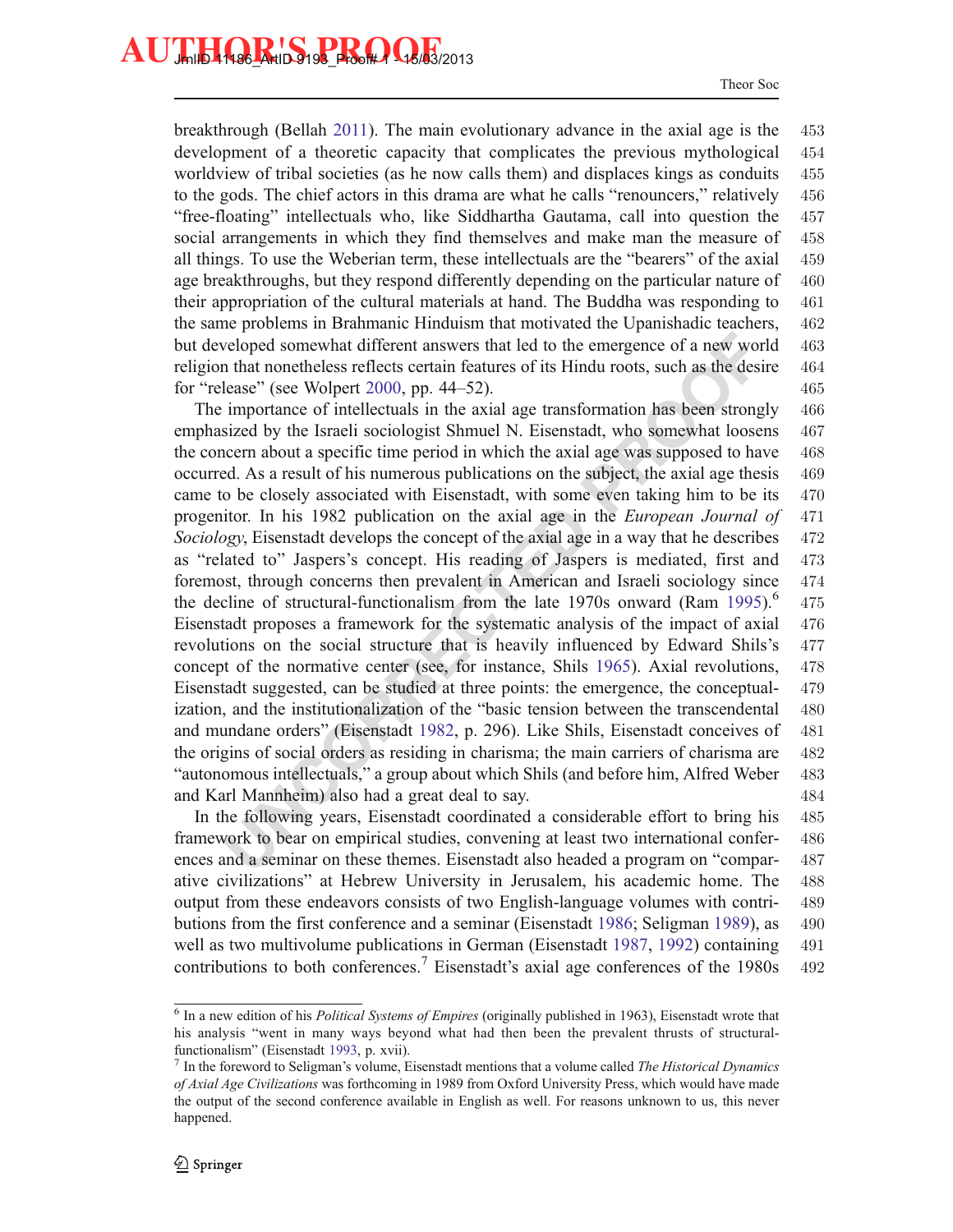#### Theor Soc

focused on the conditions of possibility (rather than, say, a causal explanation) for the 493 emergence and institutionalization of the basic cultural patterns of axial-age civiliza- 494 tions, the symbolic and institutional outcomes of these processes, and the so-called 495 "secondary breakthroughs" that followed in their wake, such as the rise of Christian- 496 ity and Islam. A final volume, Axial Civilizations and World History, contains the 497 proceedings of another conference held in 2001, mostly with European and Israeli 498 scholars seeking to "reopen the debate" within a sociological framework of civiliza- 499 tional analysis that is able to accommodate the diversity within the axial age (Arnason 500 et al. 2005). Following the publication of Eisenstadt's volumes on the axial age in the 501 1980s, the concept was increasingly cited with reference to his notion of "axial 502 civilizations"—not a term used by Jaspers at all. Despite the emphasis on develop- 503 ments in the first millennium BCE, in Eisenstadt's work we observe a shift from a 504 stress on an "age" to a characterization of types of social order.  $505$ 

ations"—not a term used by Jaspers at all. Despite the emphasis on develo<br>in the first millennium BCE, in Eisenstadt's work we observe a shift from<br>na m "age" to a characterization of types of social order.<br>conception of The conception of "primary" and "secondary" axial breakthroughs, retrospectively 506 restoring Christianity and Islam to the "the axial," stretches the original temporal 507 frame of Jaspers's axial age thesis, but it seems to make more sense of the world- 508 historical significance of those two latecomers (see also Mumford 1956). The ancient 509 historian Ian Morris has adopted a version of this approach in his recent writing. In a 510 breathtakingly ambitious attempt to understand "why the West rules" the modern 511 world, Morris examines Jaspers's thesis and finds it compelling: "For all the differ- 512 ences among Eastern, Western, and South Asian thought [during the axial age], the 513 range of ideas, arguments, and conflicts was remarkably similar in each region" 514 (Morris 2010, p. 261). Morris argues that the thinkers who made the axial age, such as  $515$ Confucius, the Buddha, and Socrates, promoted a process of "self-fashioning, an 516 internal, personal reorientation toward transcendence that did not depend on godlike 517 kings—or even, for that matter, gods" (Morris 2010, p. 256). But he is also inclined to 518 include Jesus among the ranks of these troublemakers, and to see Christianity and 519 Mahayana Buddhism (which extended the possibility of salvation from the narrow 520 religious elite recognized by Theravada Buddhism to all humankind) as "second- 521 wave" axial thought, "offering new kinds of salvation to more people than their first- 522 wave predecessors and making the path toward salvation easier" (Morris 2010, p. 523 324). According to Morris, Islam was part of this second wave of axial thinking, 524 accepting Muhammad's conception of himself as redeeming the promise of his 525 predecessors in the "Abrahamic" tradition. The Arab invaders, he writes wryly, 526 "came not to bury the West but to perfect it" (Morris 2010, p. 353). While Morris 527 moves forward the effective end-date of the axial age, he still appears to understand it 528 as a coherent time period that ended with the emergence of Islam. In that sense, 529 Morris's account represents a sort of halfway house between those who insist that the 530 axial age occurred during (and only during) the middle centuries of the first millen- 531 nium BCE, and those who hold that there exists something like "axiality" but no mid- 532 first millennium "axial age." 533

The full-blown shift to a notion of "axiality" emancipated from the specific epoch 534 delineated by Jaspers comes in two variants: that seeking to move "axiality" to an 535 earlier time period, and that seeing it as an occasional phenomenon in human history 536 with no prescribed temporal coordinates whatsoever. The former perspective is 537 perhaps most strongly associated with the views of Jan Assmann, the leading 538 Egyptologist, as well as Aleida Assmann, a literary scholar. In her 1989 critique of 539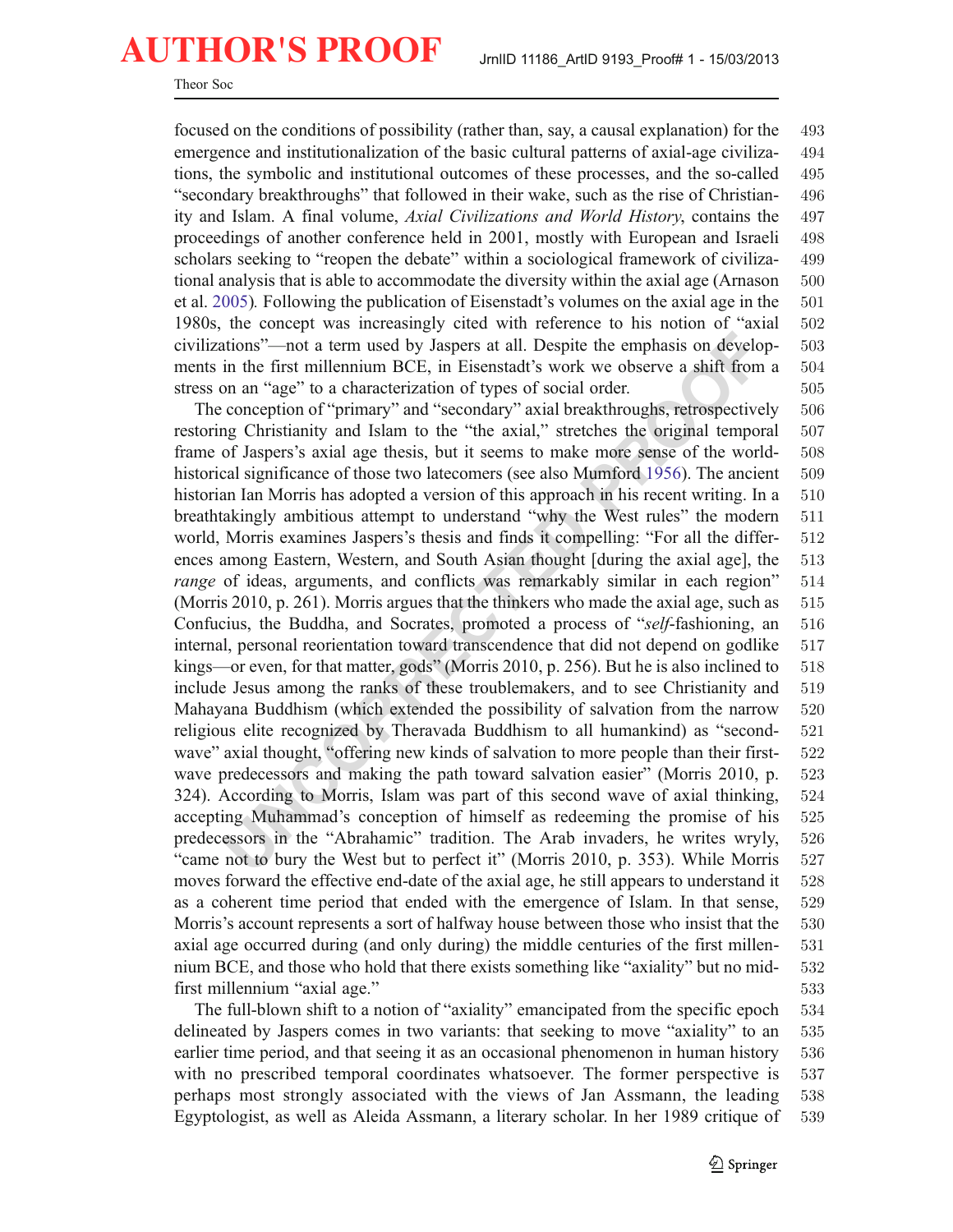the axial age thesis, Aleida Assmann argued that the philosophers had inherited the 540 mantle of the theologians, and turned to "universal history" as a way of pursuing 541 theology by other means. When philosophers turn their attention to history, she notes, 542 they are especially inclined to stress the cognitive dimension of human life over all 543 the others (Assmann 1989, p. 189)—a critique also leveled at Bellah's recent book on 544 the evolution of religion (Johnson 2011). Aleida Assmann also reproaches Jaspers for 545 having repeated, "despite all declared and better intention," the "exclusive, ethno- 546 centric perspective" he had sought to overcome (Assmann 1989, p. 196). The 547 exclusion of Moses and Jesus from Jaspers's axial age schema was unacceptable, 548 she argues, and the high cultures of ancient Egypt and Mesopotamia should be 549 included as well. 550

Eq. Jaspers possible, the model of the concludes that the preses of the preses of the Beck, and the Beck, and the Beck, and the Beck, and the Beck and the Beck and the Beck and the Beck and the Beck and the Beck and post-Here is where Jan Assmann sets in. He notes (1990, p. 28) that, in labeling the 551 axial age, Jaspers posits a too radical discontinuity between the pre- and post-axial 552 worlds. Whether on account of his ethical project or due to simple ignorance, Jaspers 553 overemphasized the otherness of pre-axial civilizations. In Assmann's judgment, the 554 philosopher has "a peculiar blindness for historical contingencies and processes" 555 (1990, p. 41; see also Runciman 2009, p. 203). When the Egyptians—like the 556 Assyrians a civilization of the pre-axial world in Jaspers's schema—are given their 557 due, a more nuanced picture emerges. Assmann finds it important to paint this more 558 nuanced picture not just to get the facts straight—that is, not just because he finds 559 Jaspers's thesis questionable on empirical grounds—but also because he finds it 560 questionable on ethical grounds. In his strong emphasis on the otherness of pre- 561 axial civilizations, Jaspers cuts us off from other ways of being human. Assmann sets 562 himself the task of uncovering the historical traces of these suppressed possibilities 563 through an investigation of the Egyptian concept of ma'at (meaning truth, order, and  $564$ justice). He concludes that the "breakthrough" to transcendence that Jaspers claims is 565 unique to the axial age had already occurred among the Egyptians several centuries 566 earlier (Assmann 1990, p. 121).  $567$ 

Assmann has more recently reiterated his view that the stress on "synchronicity" in 568 the axial age thesis is misguided. He nonetheless wishes to maintain the ideas of 569 "axiality" and "axialization" as "a tendency that appears under different conditions in 570 different 'ages' of human history" (Assmann 2012, p. 400). If there was an axial age, he 571 suggests, it was not in the centuries when the "great individuals" appeared, but rather 572 "when the texts were canonized which we are still reading," such as "the Confucian, the 573 Daoist, and the Buddhist canons in the East, and the Avesta, the Hebrew Bible and the 574 canon of Greek "classics" in the West" (Assmann 2012, p. 399). In the end, "[t]he idea of 575 the Axial Age is not so much about 'man as we know him' [today] and his/her first 576 appearance in time, but about 'man as we want him' and the utopian goal of a universal 577 civilized community" (Assmann 2012, p. 401). 578

From the Assmanns' perspective, the whole idea of an "axial age" arises from an 579 unwarranted intrusion of philosophical scribblers into the domain of the historian (see 580 also Scheit 2000). Compelling though this critique may be, it is worth remembering 581 that Ian Morris is no philosopher, but a hard-headed archeologist and historian of 582 Greek antiquity who is attempting to improve upon previous ways of accounting for 583 the dominance of the West and who does not so much as mention Max Weber's 584 culturalist approach to this problem (the sociologists' "Protestant ethic thesis" has 585 been largely abandoned by historians in any case). With regard to a possible "axial 586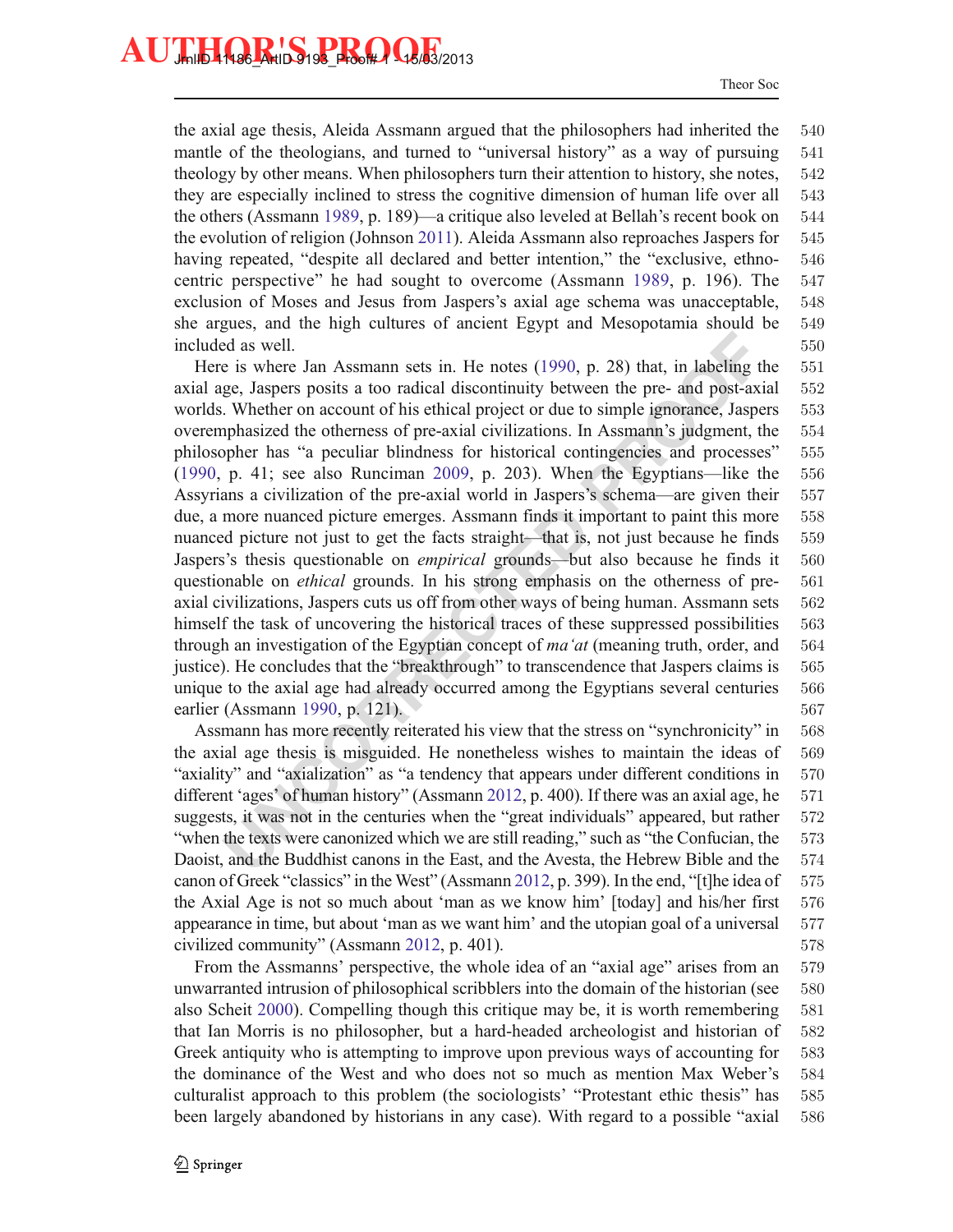#### Theor Soc

breakthrough" in Egypt, Morris (2010, p. 261) argues that the likeliest candidate for 587 having ushered in such a breakthrough in ancient Egypt was Akhenaten, the 588 fourteenth-century BCE Egyptian pharaoh who "swept aside traditional gods" to 589 create a new cult centered on himself, Nefertiti, and the sun disk, Aten. Morris 590 dismisses the idea, however, on the basis of the argument that "Akhenaten's religious 591 revolution was anything but Axial. It had no room for personal transcendence" 592 (Morris 2010, p. 262). Jan Assmann's arguments about ancient Egypt rest on broader 593 foundations than Akhenaten alone, but Morris raises doubts about the "axiality" of 594 second millennium BCE Egyptian developments and tends to support the notion of a 595 specific "axial age"—even if one characterized by "first" and "second" waves.  $596$ 

The shift to a temporally promiscuous conception of "axiality" has since come to 597 be especially notable among cultural sociologists who have taken up the term but who 598 are invested in treating culture as an independent variable in their analyses. Thus 599 Bernhard Giesen, for example, uses the axial age concept to refer to *any* historical 600 process through which universals are constructed: 601

shift to a temporally promiscuous conception of "axiality" has since eome<br>cially notable among cultural sociologists who have taken up the term but whe<br>rested in treating culture as an independent variable in their analyse The universalism of the great world religions, the idea of a constantly uniform 602 nature, the Enlightenment conception of natural law and universal reason, and 604 the ideas of history and progress were all such "axial breakthroughs," each 605 occurring in a different historical period and propelled by a different social 606 group. Each of these axial breakthroughs has its own problem history, and it is 607 surely too much of a simplification to speak of *one* Axial Age in world history, 608 or a single axial age in the development of a particularly society (Giesen 1998, 609 p. 49).  $610$ 

In general, Giesen's understanding of the term is quite loose, and he pro- 612 vides no explanation of the concept beyond the notion that it is associated with 613 the "construction" of collective principles. By detaching the concept from a 614 specific historical epoch, Giesen reduces the axial age concept to a mere label 615 that operates entirely on the level of discourse. Giesen's collaborator Jeffrey 616 Alexander makes a similar move, defining the axial age in terms of the 617 "construction of moral universals" (Alexander 2003, p. 32), irrespective of the 618 scale of the process that gives rise to them. 619

In this construal of the axial age by contemporary cultural sociologists, the criteria 620 for some historical development to qualify as "axial" are significantly reduced. As a 621 result, vastly different conceptions of "the axial" may be deployed by scholars, 622 particularly in terms of the spatiotemporal scale of the process. Thus some historians 623 write about a "European axial age" or refer to Europe's transition to modernity as an 624 axial age (Scheibelreiter 1999; Schulze 1995). In the process, the putatively 625 universal significance of the axial age, binding together a diverse humanity that 626 nonetheless shares important roots, is abandoned. Instead of a single axial age 627 that coincides with the rise of the so-called world religions in a decisive period 628 of human history, there are a plethora of "axial" transformations, many of 629 which occur within the relatively recent past. While this conception may open 630 the prospect of "axiality" to parts of the world that missed out on the "original" 631 axial age, it de-historicizes the concept and turns it into a cipher (to misappro- 632 priate a Jaspersian concept) for the notion of autonomous spirit—a rhetorical 633 trope producing universality on the cheap, so to speak. 634

 $610$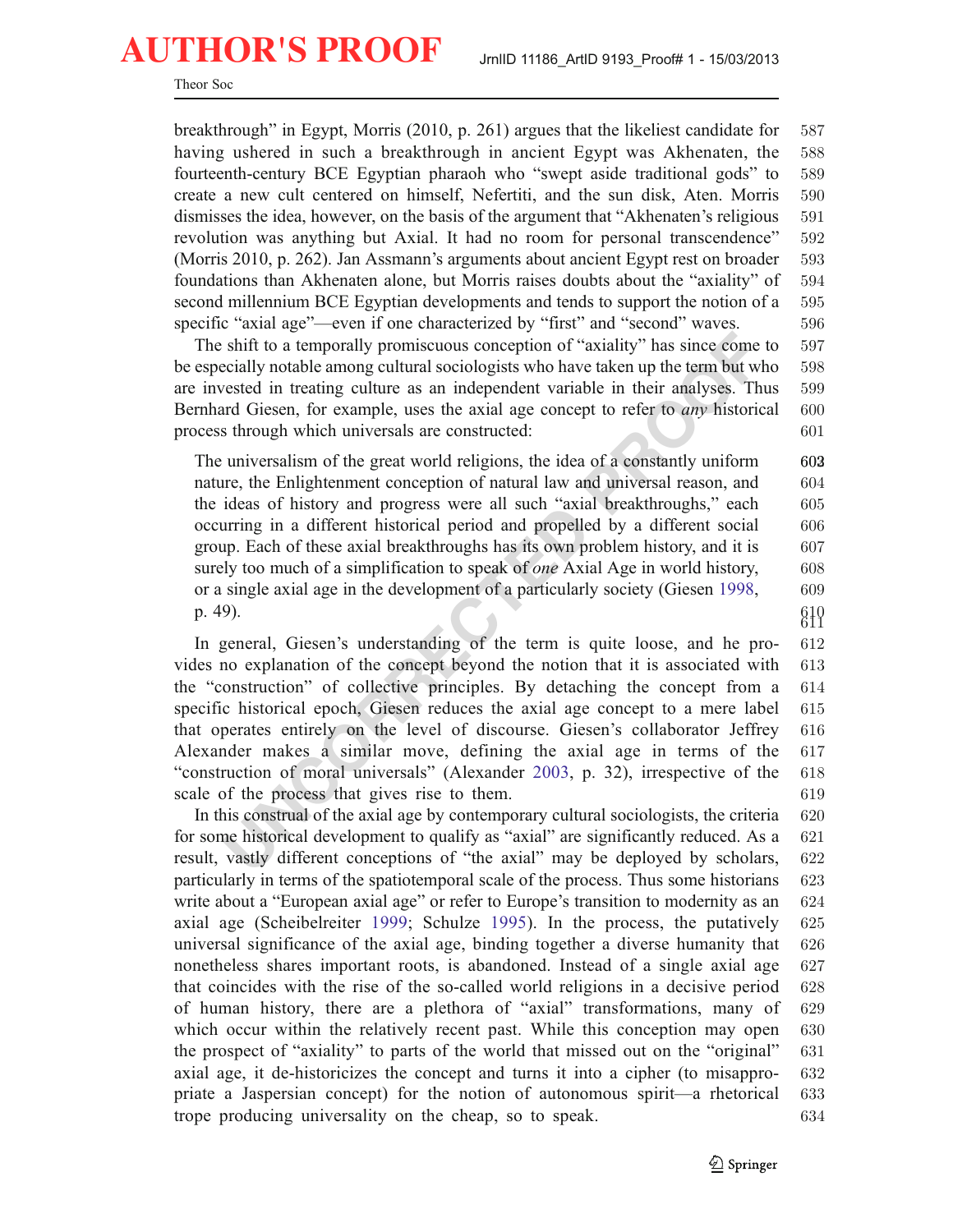Theor Soc

### **Conclusion** 635

What have we learned from our review of the origins and uses of the axial age 636 concept? The "invention" of the axial age in the work of Jaspers was deeply bound up 637 with an ethical–political–philosophical project, an attempt both to overcome and to 638 continue the Hegelian project of world history. As some historians have pointed out, 639 the axial age concept never solely concerned the bare facts about the past, but was 640 always tied to an attempt to shape the present situation—especially in the aftermath of 641 World War II in Europe, and perhaps again in response to the bewilderment created 642 by the end of the Cold War and encapsulated in the vague notion of "globalization." 643 In Jaspers's version, the axial age concept is part of "great individuals" theory of 644 history, in which intellectuals, prophets, virtuosos, et al., are decisive in making 645 history (see Habermas 1985). Jaspers's axial age also privileged the experiences of 646 the Eurasian *ecumene*, obscuring possible parallels elsewhere. Yet the axial age thesis 647 advanced by Jaspers and developed further by sociologists such as Eisenstadt and 648 Bellah very much reflected a pluralist conception of history that saw unity in 649 diversity. As the concept came to be stripped out of any specific historical context, 650 the notion of an axial age became applicable to "breakthroughs" of all kinds. 651

bers's version, the axial age concept is part of "great individuals" theory, in which intellectuals, prophets, virtuosos, et al., are decisive in makinities (see Habermans 1985). Jaspers's axial age also privileged the exp Conceived as an event, the idea of an axial age entails specific spatial parameters 652 dividing the world into axial and non-axial civilizations, and history into pre-axial and 653 post-axial phases. Yet upon closer inspection, the spatiotemporal boundaries of the axial 654 event seem to blur, indicating that it may be more fruitful to speak, with Jan Assmann, of 655 "axiality" as denoting specific developments in human cultures, irrespective of when 656 and where they take place. Without definite temporal parameters, however, the ethical 657 project of locating an empirically verifiable source of common humanity is vitiated. In 658 Jaspers's mind and that of many others who invoke the concept, there is no doubt that the 659 axial age constituted the beginning of a common human history. And, as François Furet 660 (1981, p. 6) has pointed out, attributions of beginnings are always bound up with 661 questions of identity. The identity in question here is that of contemporary humanism 662 itself. As a way of deepening otherwise ahistorical discussions of "globalization," and 663 used with due circumspection, the notion of an axial age provides a tool for thinking 664 about how we might conceive of a humanly unified world that nonetheless varies across 665 cultural–civilizational lines that are real enough—even if they are not mutually impen- 666 etrable or inexorably fated to clash with one another. The debate around "multiple 667 modernities" indicates some of the ways in which the understanding of current global 668 trends can be enriched by using the notion of the axial age as a historical framework 669 (Eisenstadt 1999, 2000). 670

675

### **References** 676

Alexander, J. C. (2003). The meanings of social life: A cultural sociology. New York: Oxford University 677 Press. 678

Acknowledgments We want to thank Bjørn Thomassen and Theory and Society Editor Martin Jay, as 671 well as participants of the New York Area Seminar in Intellectual and Cultural History for comments on a 672 previous draft of this article. 673<br>674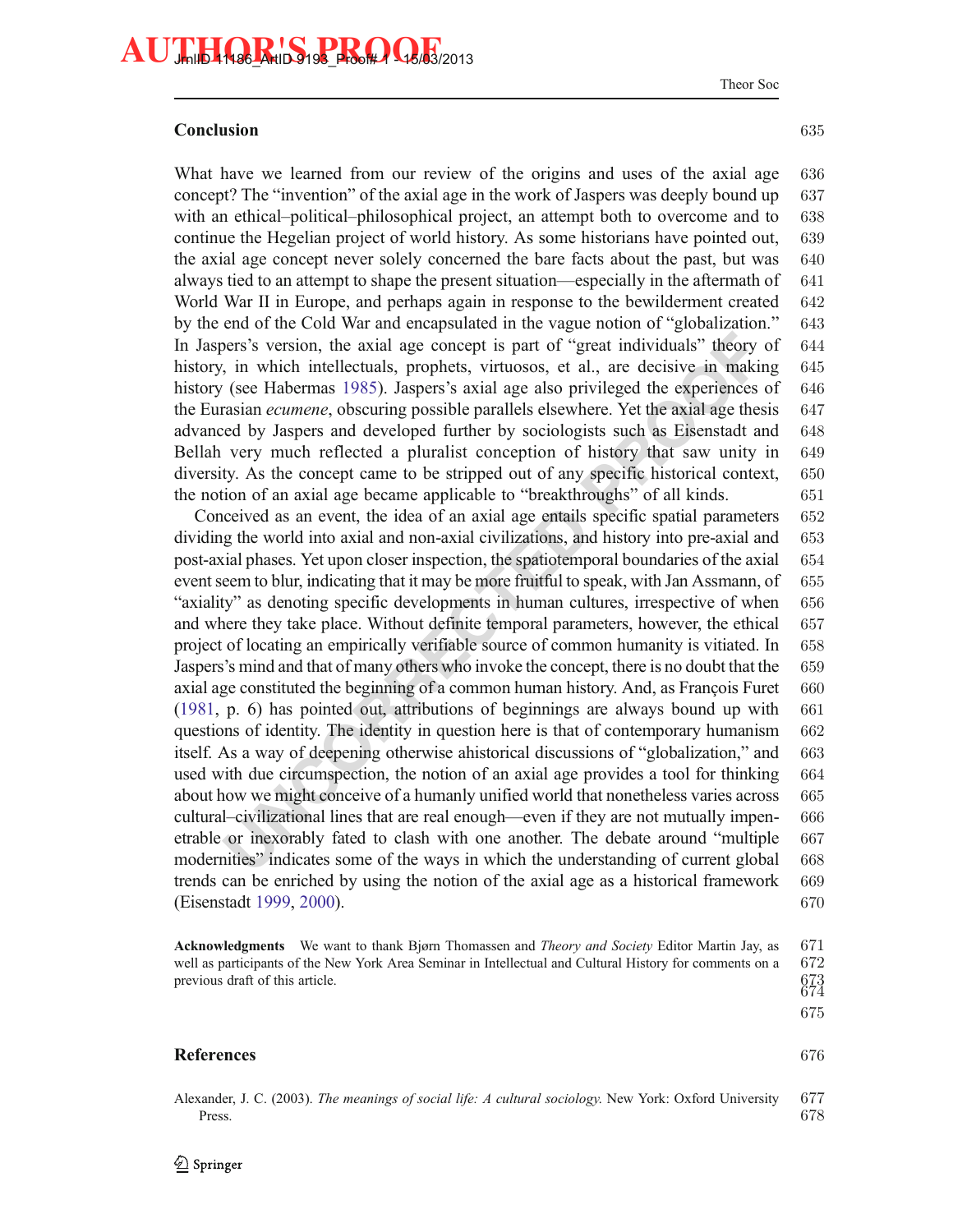Theor Soc

| Armstrong, K. (1993). A history of God: The 4000-year quest of Judaism, Christianity, and Islam. New<br>York: Knopf.                                                                                         | 679<br>680 |
|--------------------------------------------------------------------------------------------------------------------------------------------------------------------------------------------------------------|------------|
| Armstrong, K. (2006). The great transformation: The beginning of our religious traditions. New York:                                                                                                         | 681        |
| Knopf.<br>Arnason, J. P., Eisenstadt, S. N., & Wittrock, B. (Eds.). (2005). Axial civilizations and world history.                                                                                           | 682<br>683 |
| Leiden: Brill.                                                                                                                                                                                               | 684        |
| Assmann, A. (1989). Jaspers' Achsenzeit, oder Schwierigkeiten mit der Zentralperspektive der Geschichte.                                                                                                     | 685        |
| In D. Harth (Ed.), Karl Jaspers: Denken zwischen Wissenschaft, Politik und Philosophie. Stuttgart:                                                                                                           | 686        |
| Metzler.                                                                                                                                                                                                     | 687        |
| Assmann, J. (1990). Ma'at: Gerechtigkeit und Unsterblichkeit im Alten Ägypten. Munich: C. H. Beck.                                                                                                           | 688        |
| Assmann, J. (2012). Cultural memory and the myth of the axial age. In R. N. Bellah & H. Joas (Eds.), The                                                                                                     | 689        |
| axial age and its consequences (pp. 366-407). Cambridge: Harvard University Press.                                                                                                                           | 690        |
| Bellah, R. N. (1964). Religious evolution. American Sociological Review, 29(3), 358-374.                                                                                                                     | 691        |
| Bellah, R. N. (2005). What is axial about the axial age? <i>European Journal of Sociology</i> , 46(1), 69–87.                                                                                                | 692        |
| Bellah, R. N. (2011). Religion in human evolution: From the Paleolithic to the axial age. Cambridge:                                                                                                         | 693        |
| Harvard University Press.                                                                                                                                                                                    | 694        |
| Benda, J., Bernanos, G., Jaspers, K., Spender, S., Guéhenno, J., Flora, F., et al. (1946). L'esprit Européen.                                                                                                | 695        |
| Neuchâtel: Éditions de la Baconnière.                                                                                                                                                                        | 696        |
| Breuer, S. (1994). Kulturen der Achsenzeit: Leistung und Grenzen eines geschichtsphilosophischen<br>Konzepts. Saeculum: Jahrbuch für Universalgeschichte, 45(1), 1-33.                                       | 697<br>698 |
| Burke, E., III. (1993). Introduction: Marshall G. S. Hodgson and world history. In M. G. S. Hodgson (Ed.),                                                                                                   | 699        |
| Rethinking world history: Essays on Europe, Islam, and world history (pp. ix-xxi). New York:                                                                                                                 | 700        |
| Cambridge University Press.                                                                                                                                                                                  | 701        |
| Collins, R. (1998). The sociology of philosophies: A global theory of intellectual change. Cambridge:                                                                                                        | 702        |
| Harvard University Press.                                                                                                                                                                                    | 703        |
| Curtin, P. (1997). Africa and global patterns of migration. In G. Wang (Ed.), Global history and migrations                                                                                                  | 704        |
| (pp. 63–94). Boulder: Westview.                                                                                                                                                                              | 705        |
| Eisenstadt, S. N. (1982). The axial age: the emergence of transcendental visions and the rise of clerics.                                                                                                    | 706        |
| European Journal of Sociology, 23(2), 294-314.                                                                                                                                                               | 707        |
| Eisenstadt, S. N. (Ed.). (1986). The origins and diversity of axial age civilizations. Albany: SUNY Press.                                                                                                   | 708        |
| Eisenstadt, S. N. (Ed.) (1987 [1986]). Kulturen der Achsenzeit I: Ihre Ursprünge und ihre Vielfalt.                                                                                                          | 709        |
| Translated by R. Achlama and G. Schalit. 2 vols. Frankfurt am Main: Suhrkamp.                                                                                                                                | 710        |
| Eisenstadt, S. N. (Ed.) (1992). Kulturen der Achsenzeit II: Ihre institutionelle und kulturelle Dynamik.                                                                                                     | 711        |
| Translated by R. Achlama. 3 vols. Frankfurt am Main: Suhrkamp.                                                                                                                                               | 712<br>713 |
| Eisenstadt, S. N. (1993 [1963]). The political systems of empires. 2nd ed. New Brunswick: Transaction.<br>Eisenstadt, S. N. (1999). Multiple modernities in an age of globalization. The Canadian Journal of | 714        |
| Sociology, 24(2), 283-295.                                                                                                                                                                                   | 715        |
| Eisenstadt, S. N. (2000). Multiple modernities. Daedalus, 129(1), 1-29.                                                                                                                                      | 716        |
| Eisenstadt, S. N. (2003). Some comparative indications about the dynamics of historical axial and non-axial                                                                                                  | 717        |
| civilizations. (pp. 457-488) In idem., Comparative civilizations and multiple modernities, vol. 1.                                                                                                           | 718        |
| Leiden: Brill.                                                                                                                                                                                               | 719        |
| Engster, H. (1983). Poesie der Achsenzeit: Der Ursprung der Skaldik im gesellschaftlichen Wandel der                                                                                                         | 720        |
| Wikingerzeit. Frankfurt am Main: Lang.                                                                                                                                                                       | 721        |
| Fikentscher, W. (1975). Methoden des Rechts in vergleichender Darstellung. Tübingen: Mohr.                                                                                                                   | 722        |
| Furet, F. (1981). Interpreting the French revolution. Translated by E. Forster. New York: Cambridge                                                                                                          | 723        |
| University Press.                                                                                                                                                                                            | 724        |
| Giesen, B. (1998). Intellectuals and the German nation: Collective identity in an axial age. Translated by                                                                                                   | 725        |
| N. Levis and A. Weisz. Cambridge: Cambridge University Press.                                                                                                                                                | 726        |
| Graubard, S. R. (1975). Preface to the issue "wisdom, revelation, and doubt: perspectives on the first                                                                                                       | 727        |
| millennium B.C". Daedalus, 104(2), v-vi.<br>Green, W. A. (1992). Periodization in European and world history. Journal of World History, 3(1), 13–53.                                                         | 728<br>729 |
| Grousset, R., Barth, K., Maydieu, R. P., Masson-Oursel, P., Leroy, M., Lefebvre, H., et al. (1949). Pour un                                                                                                  | 730        |
| nouvel humanisme. Neuchâtel: Éditions de la Baconnière.                                                                                                                                                      | 731        |
| Habermas, J. (1979). Communication and the evolution of society. Translated by T. McCarthy. Boston:                                                                                                          | 732        |
| Beacon.                                                                                                                                                                                                      | 733        |
| Habermas, J. (1985). Philosophical-political profiles. Translated by F. G. Lawrence. Cambridge: MIT                                                                                                          | 734        |
| Press.                                                                                                                                                                                                       | 735        |
| Hodgson, M. G. S. (1963). The interrelations of societies in history. Comparative Studies in Society and                                                                                                     | 736        |
| History, 5(2), 227-250.                                                                                                                                                                                      | 737        |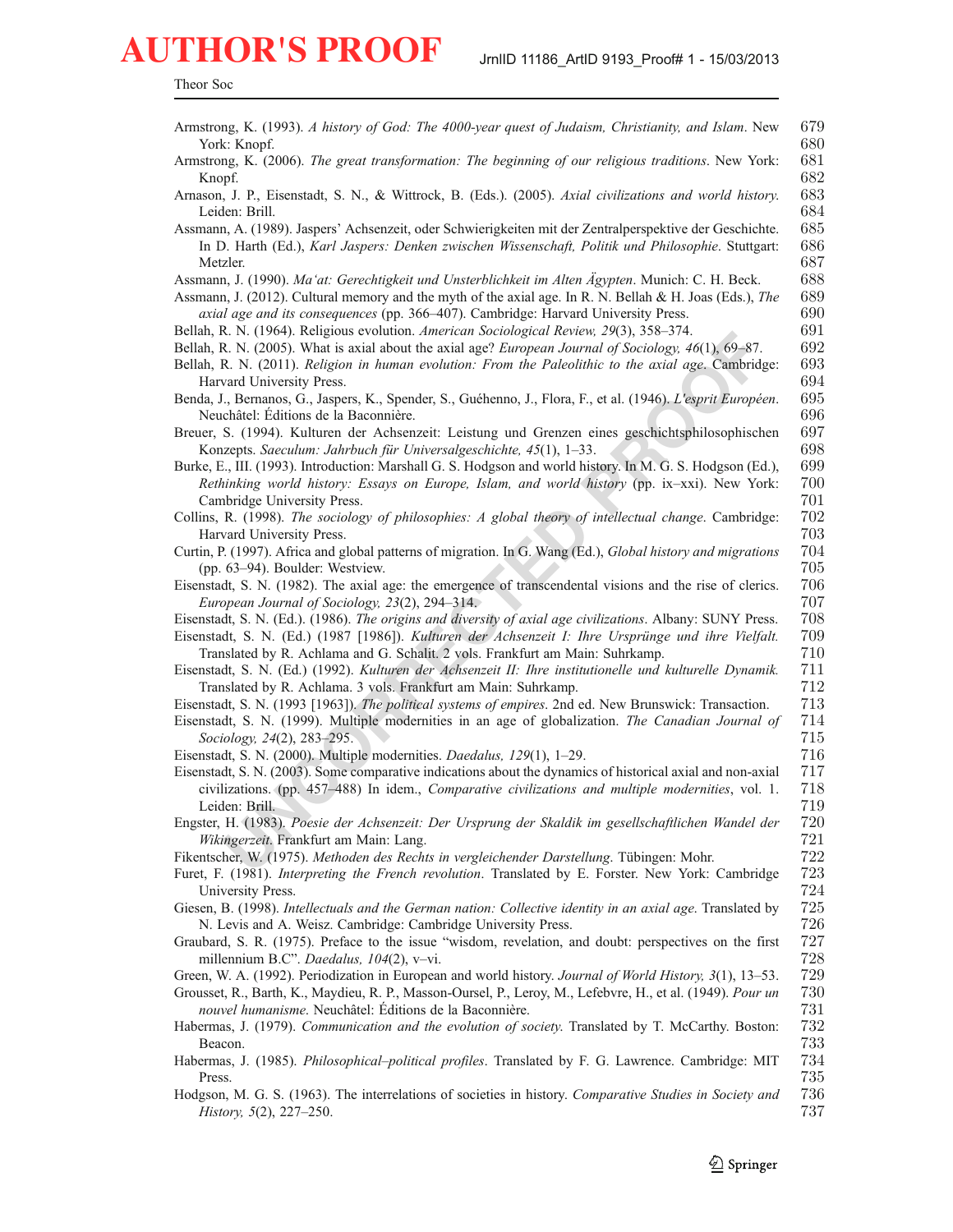| Hodgson, M. G. S. (1975). The venture of Islam. 3 vols Chicago: University of Chicago Press.              | 738Q8  |
|-----------------------------------------------------------------------------------------------------------|--------|
| Hodgson, M. G. S. (1993). Rethinking world history: Essays on Europe, Islam, and world history.           | 739Q9  |
| Cambridge: Cambridge University Press.                                                                    | 740    |
| Huntington, S. (1996). The clash of civilizations and the remaking of world order. New York: Simon &      | 741Q10 |
| Schuster.                                                                                                 | 742    |
| Jaspers, K. (1947). Vom europäischen Geist: Vortrag gehalten bei den Recontres Internationales de         | 743    |
| Genève. Munich: Piper.                                                                                    | 744    |
| Jaspers, K. (1953 [1949]). The origin and goal of history. Translated by M. Bullock. London: Routledge &  | 745    |
| Paul.                                                                                                     | 746    |
| Jaspers, K. (1989). Karl Jaspers on Max Weber. Translated by R. J. Whelan. New York: Paragon              | 747    |
| House.                                                                                                    | 748    |
| Jaspers, K. (2000 [1947]). The question of German guilt. Trans. E. B. Ashton. New York: Fordham           | 749Q11 |
| University Press.                                                                                         | 750    |
|                                                                                                           |        |
| Johnson, L. T. (2011). Five questions for Robert Bellah. The Immanent Frame, December 7. Online at        | 751Q12 |
| http://blogs.ssrc.org/tif/2011/12/07/five-questions-for-robert-bellah/.                                   | 752    |
| Köhler, O. (1950). Das Bild der Menschheitsgeschichte bei Karl Jaspers. Saeculum: Jahrbuch für            | 753    |
| Universalgeschichte, 1(4), 477-486.                                                                       | 754    |
| Lukács, G. (1981 [1954]). The destruction of reason. Translated by P. Palmer. Atlantic Highlands:         | 755    |
| Humanities Press.                                                                                         | 756    |
| Masuzawa, T. (2005). The invention of world religions: Or, how European Universalism was preserved in     | 757    |
| the language of pluralism. Chicago: University of Chicago Press.                                          | 758    |
| McNeill, W. (1963). The rise of the west. Chicago: University of Chicago Press.                           | 759    |
| Mumford, L. (1956). The transformations of man. New York: Harper & Brothers.                              | 760    |
| Peiser, B. J. (1993). Das dunkle Zeitalter Olympias: kritische Untersuchungen der historischen,           | 761    |
| archäologischen und naturgeschichtlichen Probleme der griechischen Achsenzeit am Beispiel der             | 762    |
| antiken Olympischen Spiele. Frankfurt am Main: Lang.                                                      | 763    |
| Plott, J. C. (1977). Global history of philosophy. Delhi: Motilal Banarsidass.                            | 764    |
| Puiggrós, R. (1966). Los orígenes de la filosofía. Buenos Aires: J. Alvares.                              | 765    |
| Ram, U. (1995). The changing agenda of Israeli sociology: Theory, ideology, and identity. Albany: SUNY    | 766    |
| Press.                                                                                                    | 767    |
| Ritter, J. (Ed.). (1971). Historisches Wörterbuch der Philosophie. 11 vols. Vol. 1. Basel: Schwabe.       | 768    |
| Roetz, H. (1993 [1992]). Confucian ethics of the axial age: A reconstruction under the aspect of the      | 769    |
| breakthrough toward postconventional thinking. Translated by the author. Albany: SUNY Press.              | 770    |
| Runciman, W. G. (2009). The theory of cultural and social selection. Cambridge: Cambridge University      | 771    |
| Press.                                                                                                    | 772    |
| Scheibelreiter, G. (1999). Die barbarische Gesellschaft: Mentalitätsgeschichte der europäischen           | 773    |
| Achsenzeit, 5.-8. Jahrhundert. Darmstadt: Primus.                                                         | 774    |
|                                                                                                           | 775    |
| Scheit, H. (2000). "Achsenzeit" - ein (fast) vergessenes Modell für eine Wendezeit. In P. Segl (Ed.),     |        |
| Zeitenwenden – Wendezeiten. Von der Achsenzeit bis zum Fall der Mauer. Dettelbach: Röll.                  | 776    |
| Schulin, E. (Ed.). (1974). Universalgeschichte. Cologne: Kiepenheuer & Witsch.                            | 777    |
| Schulze, H. (1995). Staat und Nation in der europäischen Geschichte. Munich: C. H. Beck.                  | 778    |
| Schwartz, B. I. (1975). The age of transcendence. Daedalus, 104(2), 1-7.                                  | 779Q13 |
| Seligman, A. B. (Ed.). (1989). Order and transcendence: The role of utopias and the dynamics of           | 780    |
| civilization. Leiden: Brill.                                                                              | 781    |
| Shils, E. (1965). Charisma, order, and status. American Sociological Review, 30(2), 199-213.              | 782    |
| SSRC Committee on Historiography. (1946). Theory and practice in historical study. New York: Social       | 783    |
| Science Research Council.                                                                                 | 784    |
| Thomassen, B. (2010). Anthropology, multiple modernities and the axial age debate. Anthropological        | 785    |
| Theory, $10(4)$ , $321-342$ .                                                                             | 786    |
| Voegelin, E. (1957). Order and history, vol. 2: The world of the Polis. Baton Rouge: Louisiana State      | 787    |
| University Press.                                                                                         | 788    |
| Voegelin, E. (1974). Order and history, vol. 4: The ecumenic age. Baton Rouge: Louisiana State University | 789    |
| Press.                                                                                                    | 790    |
| Voegelin, E. (2000). Collected works of Eric Voegelin, vol. 11: Published essays, 1953-1965. Columbia:    | 791    |
| University of Missouri Press.                                                                             | 792    |
| Weber, A. (1935). Kulturgeschichte als Kultursoziologie. Leiden: Sijthoff.                                | 793    |
| Weber, M. (1978 [1921-1922]). Economy and society: An outline of interpretive sociology. Trans-           | 794    |
| lated by E. Fischoff et al. Edited by G. Roth and C. Wittich. 2 vols. Berkeley: University of             | 795    |
| California Press.                                                                                         | 796    |
|                                                                                                           |        |